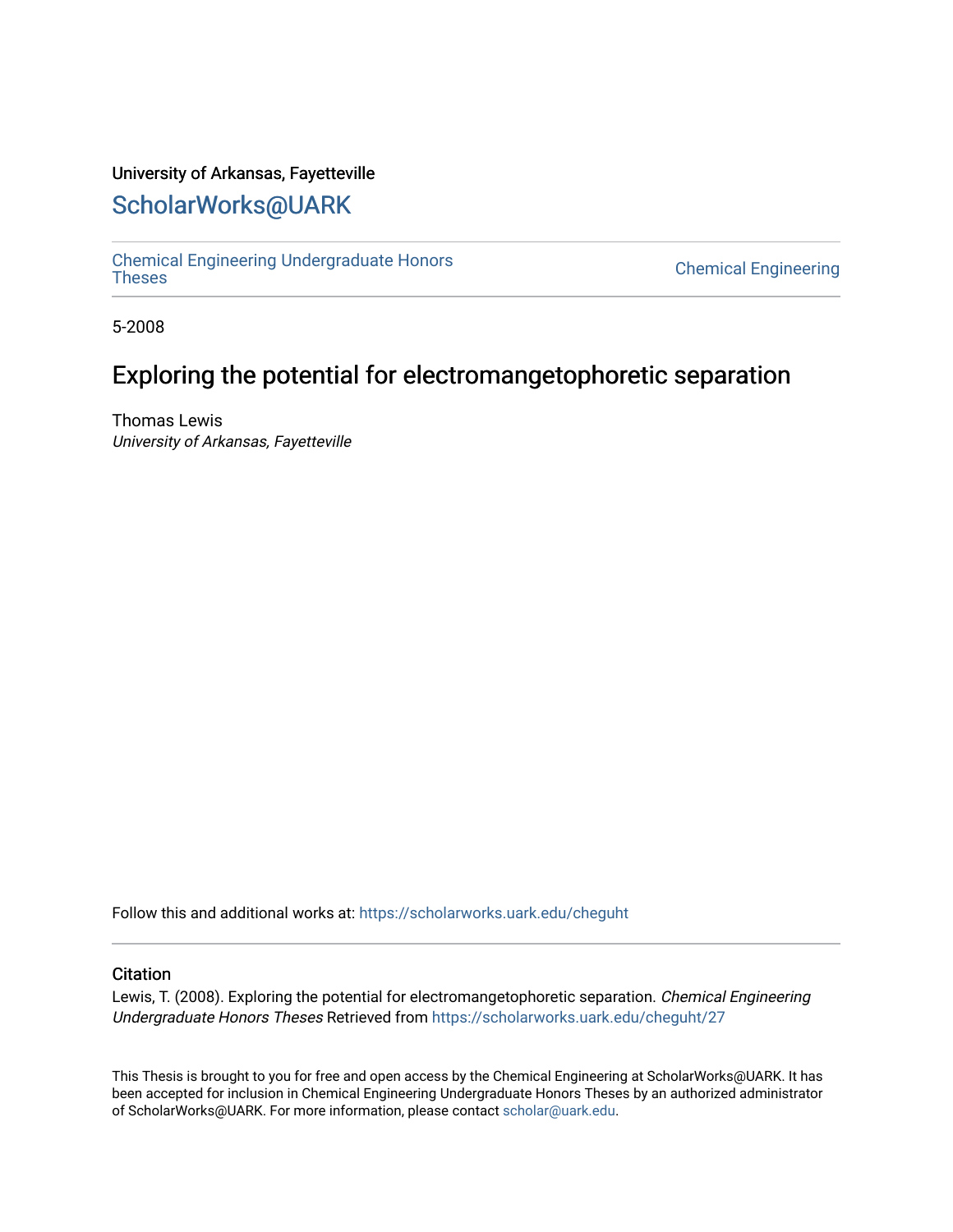# **Exploring the Potential for Electromangetophoretic Separation**

**Author: Thomas W. S. Lewis** 

**Advisor: Dr. Christa N. Hestekin** 

**May 1, 2008**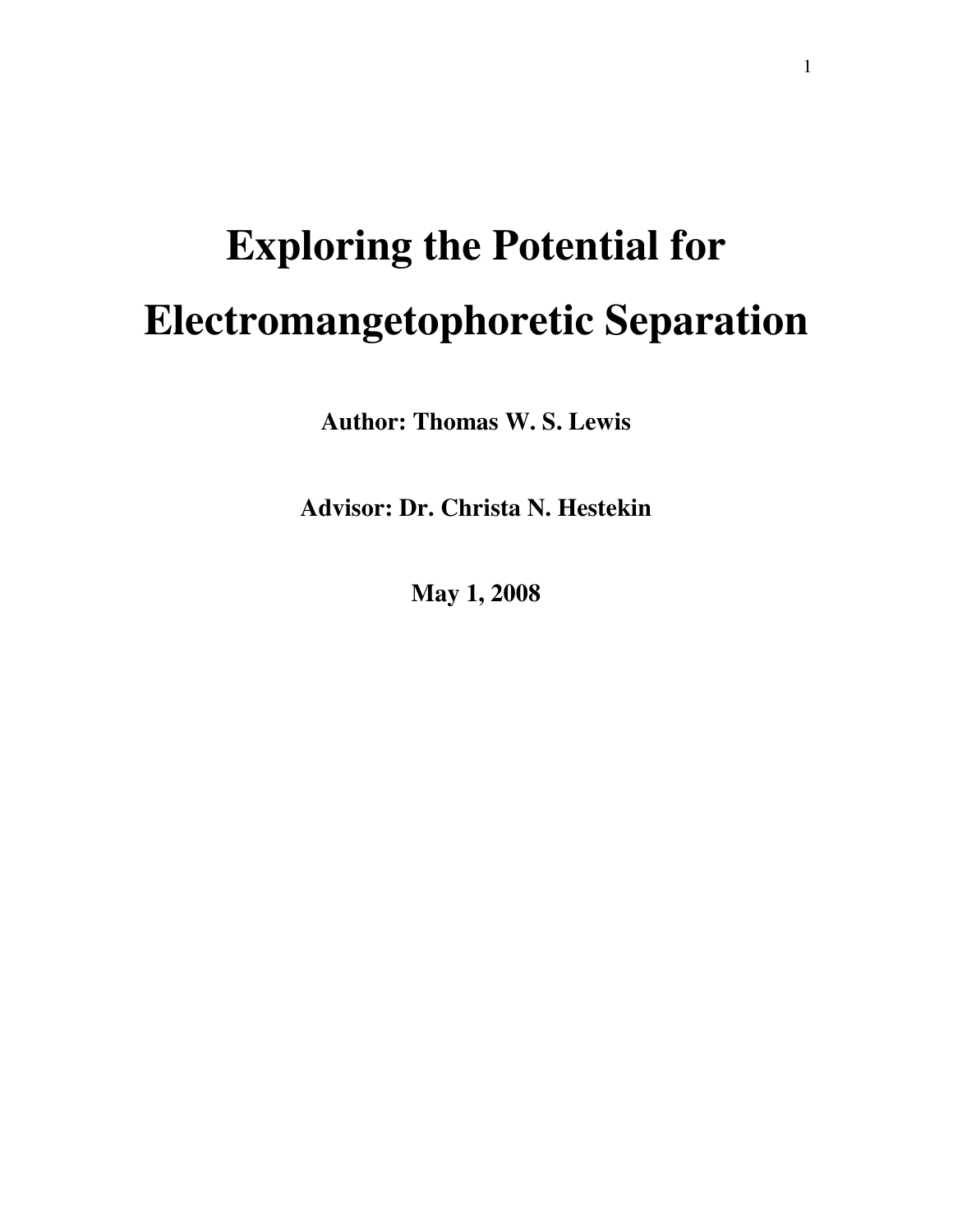Current research in mircofluidic technology is underway to develop automatic micro-analyzing chips for medical diagnostic testing. Diagnostic testing often requires separation of specific biological particles from a sample, and many of these molecules contain electric or magnetic properties. This project investigates the potential for separation in electromagnetophoretic and magnetophoretic microfluidic technology.

In electromagnetophoresis, the Lorentz force acting on a current carrying medium in a homogeneous magnetic field creates a pressure gradient in the fluid, resulting in an applied force to particles present in the separation medium. This force causes the particle to have a velocity component that is perpendicular to the medium flow and results in absorption to the capillary wall. Since the force required for absorption is size-dependent, particles can be separated based on size and electrical properties. In magnetophoresis, magnetic particles are separated by the application of an inhomogeneous magnetic field. Previous research by Watarai et. al. shows that polystyrene particles and red blood cells in a paramagnetic medium could be trapped in a silica capillary by the application of an inhomogeneous magnetic field to pressure-driven flow.<sup>9</sup>

Fused silica, a widespread material used in mircofluidics, is an amorphous polymer made from silica dioxide  $(SiO<sub>2</sub>)$  and silanol  $(SiOH)$  monomers. When exposed to a buffer solution, OH ions ionize SiOH to SiO, resulting in a negative capillary surface charge. The negatively charged capillary wall attracts cations present in the buffer solution, forming the electric double layer (EDL). When exposed to an external electric field, the cations in the EDL migrate towards the cathode, causing a bulk fluid motion. The resulting bulk flow can serve as a pump in microfluidic technology. In this project, EOF measurements were performed to explore its potential use in magnetophoretic technology.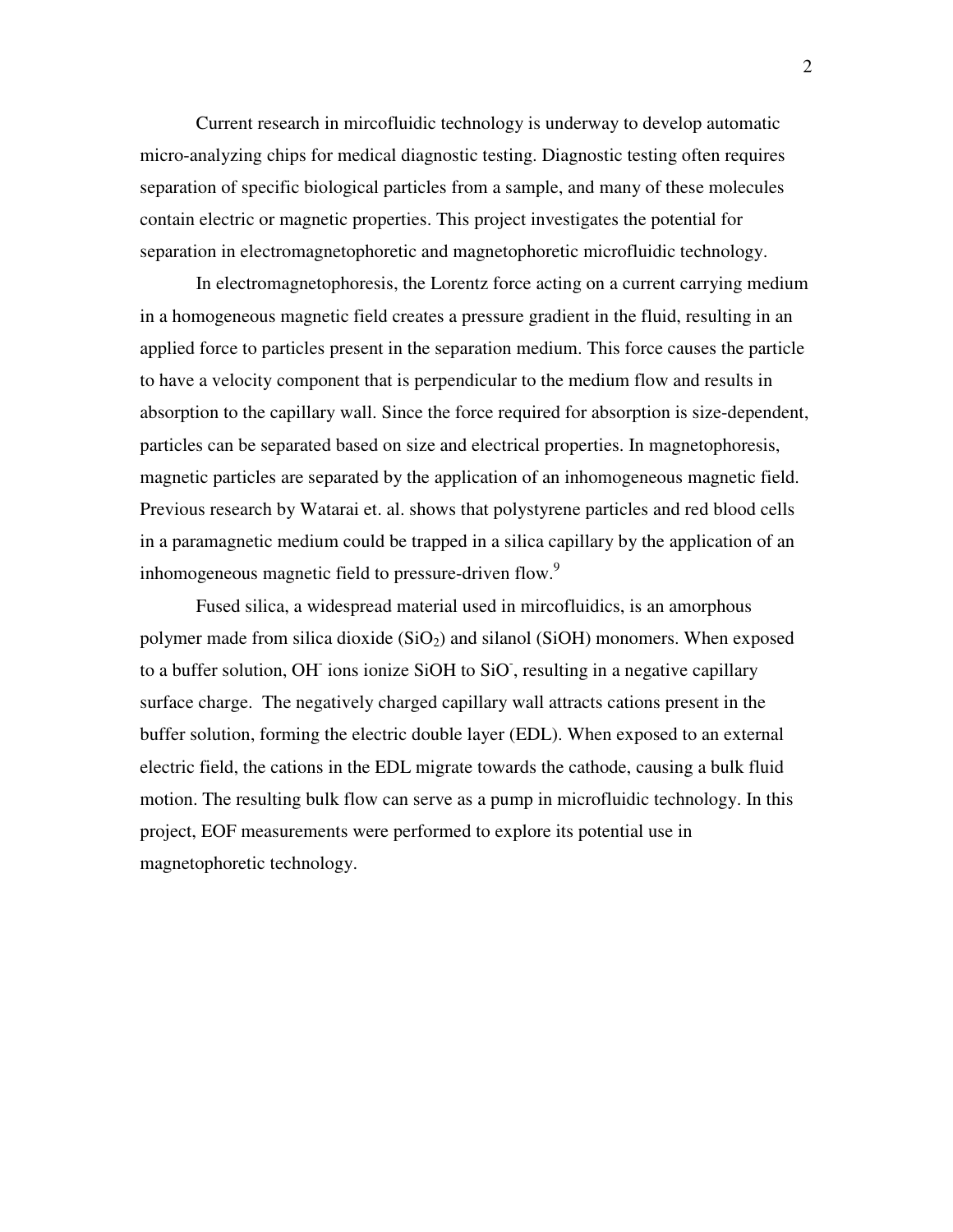# **INTRODUCTION**

 The concept of a micro-analyzing chip that could automatically perform diagnostic testing has led to the emergence of research in microfluidic technology. This so called lab on a chip (LOC) has the potential to drastically reduce the amount of resources necessary for diagnostic testing in medical applications. Since LOC's would not need expensive laboratories and highly trained technicians, it would revolutionize diagnostic testing accessibility in developing countries.<sup>1</sup> The development of disposable LOC's that do not require readers could also revolutionize at-home diagnostic testing and would significantly lower the cost of healthcare. This technology would also decrease the amount of time required to obtain diagnostic test results, enabling point of care testing.

 Diagnostic testing often requires separation of specific biological particles from a sample and many of these molecules contain electric or magnetic properties. Differences in these properties between biomolecules provide a means by which they may be separated. Current technologies and research use electric fields (electrophoresis), magnetic fields (magnetophoresis), or the combination of both (electromagnetophoresis) to separate biological particles in solution. The technology of these separation methods could be combined with microfluidic chip technology to provide analytical separation at the microscale. This project will investigate the potential for separation in magnetophoretic and electromagnetophoretic technology.

#### **Electrophoresis**

 Electrophoresis is the process by which charged particles are transported through a medium in an electric field. Differences in size and charge between molecules cause them to travel through the medium at different rates and subsequently cause separation. The rate at which separation occurs is directly proportional to the magnitude of the applied electric field, but large electric fields increase the amount of current. High current increases the amount of Joule heating, which has negative effects on the separation resolution due to natural convection and temperature effects on electrophoretic mobility.<sup>2</sup> A separation chamber of high surface area-to-volume ratio provides an efficient means of heat removal from the separation medium.<sup>2</sup> Capillary electrophoresis (CE) utilizes this effect and allows for the use of large electric fields in separation.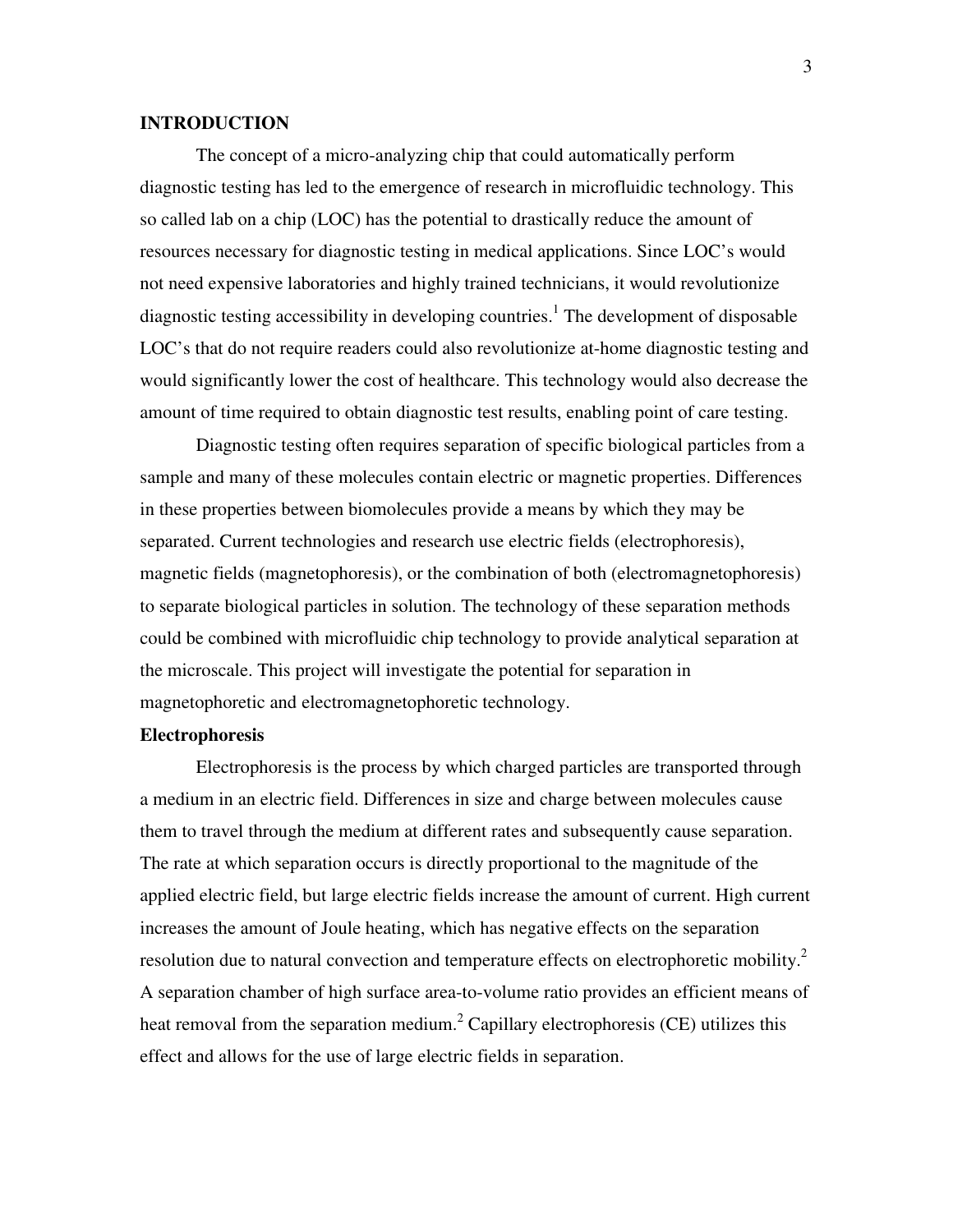Electroosmotic flow (EOF) is another important factor in CE separation performance and is caused by the negative surface charge that exists on the capillary wall. Fused silica, the most widespread material used in CE capillaries, is an amorphous polymer made from silica dioxide  $(SiO<sub>2</sub>)$  and silanol  $(SiOH)$  monomers.<sup>3</sup> When exposed to a buffer solution, OH ions ionize SiOH to SiO, resulting in a negative capillary surface charge. $3$  The negatively charged capillary wall attracts cations present in the buffer solution, forming the electric double layer (EDL), which is displayed in Figure 1. When exposed to an external electric field, the cations in the EDL migrate towards the cathode, causing a bulk fluid motion. The affect of the bulk fluid movement on the observed electrophoretic mobility is represented as<sup>4</sup>

$$
\mu_{obs} = \mu_{eff} + \mu_{go}(1)
$$

where  $\mu_{obs}$  is the observed electrophoretic mobility of the analyte,  $\mu_{eff}$  is the effective mobility of the analyte, and  $\mu_{\rm eo}$  is the EOF mobility. The EOF mobility, which is dependent upon the zeta potential, is given by  $5$ 

$$
\mu_{\sigma\sigma} = \epsilon \xi / \eta (2)
$$

where  $\epsilon$  is the electric permittivity of the buffer,  $\dot{\xi}$  is the zeta potential of the EDL, and  $\eta$ is the buffer viscosity. When an electric field is applied, the velocity that results is expressed as<sup>5</sup>

$$
v_{\rm so} = \epsilon \xi E / \eta \ (3)
$$

where E is the separation voltage per unit length.

$$
\begin{array}{c}\n\mathbf{a} \\
\hline\n\mathbf{b} \\
\hline\n\mathbf{c} \\
\hline\n\mathbf{c} \\
\hline\n\mathbf{c} \\
\hline\n\mathbf{c} \\
\hline\n\mathbf{c} \\
\hline\n\mathbf{c} \\
\hline\n\mathbf{c} \\
\hline\n\mathbf{c} \\
\hline\n\mathbf{c} \\
\hline\n\mathbf{c} \\
\hline\n\mathbf{c} \\
\hline\n\mathbf{c} \\
\hline\n\mathbf{c} \\
\hline\n\mathbf{c} \\
\hline\n\mathbf{c} \\
\hline\n\mathbf{c} \\
\hline\n\mathbf{c} \\
\hline\n\mathbf{c} \\
\hline\n\mathbf{c} \\
\hline\n\mathbf{c} \\
\hline\n\mathbf{c} \\
\hline\n\mathbf{c} \\
\hline\n\mathbf{c} \\
\hline\n\mathbf{c} \\
\hline\n\mathbf{c} \\
\hline\n\mathbf{c} \\
\hline\n\mathbf{c} \\
\hline\n\mathbf{c} \\
\hline\n\mathbf{c} \\
\hline\n\mathbf{c} \\
\hline\n\mathbf{c} \\
\hline\n\mathbf{c} \\
\hline\n\mathbf{c} \\
\hline\n\mathbf{c} \\
\hline\n\mathbf{c} \\
\hline\n\mathbf{c} \\
\hline\n\mathbf{c} \\
\hline\n\mathbf{c} \\
\hline\n\mathbf{c} \\
\hline\n\mathbf{c} \\
\hline\n\mathbf{c} \\
\hline\n\mathbf{c} \\
\hline\n\mathbf{c} \\
\hline\n\mathbf{c} \\
\hline\n\mathbf{c} \\
\hline\n\mathbf{c} \\
\hline\n\mathbf{c} \\
\hline\n\mathbf{c} \\
\hline\n\mathbf{c} \\
\hline\n\mathbf{c} \\
\hline\n\mathbf{c} \\
\hline\n\mathbf{c} \\
\hline\n\mathbf{c} \\
\hline\n\mathbf{c} \\
\hline\n\mathbf{c} \\
\hline\n\mathbf{c} \\
\hline\n\mathbf{c} \\
\hline\n\mathbf{c} \\
\hline\n\mathbf{c} \\
\hline\n\mathbf{c} \\
\hline\n\mathbf{c} \\
\hline\n\mathbf{c} \\
\hline\n\mathbf{c} \\
\hline\n\mathbf{c} \\
\hline\n\mathbf{c} \\
\hline\n\mathbf{c} \\
\hline\n\mathbf{
$$

**Figure 1**. Diagram of ion interaction in EDL

In order to utilize EOF as an accurate separation technique in CE application, it must be measured and characterized with respect to the background electrolyte (BGE). The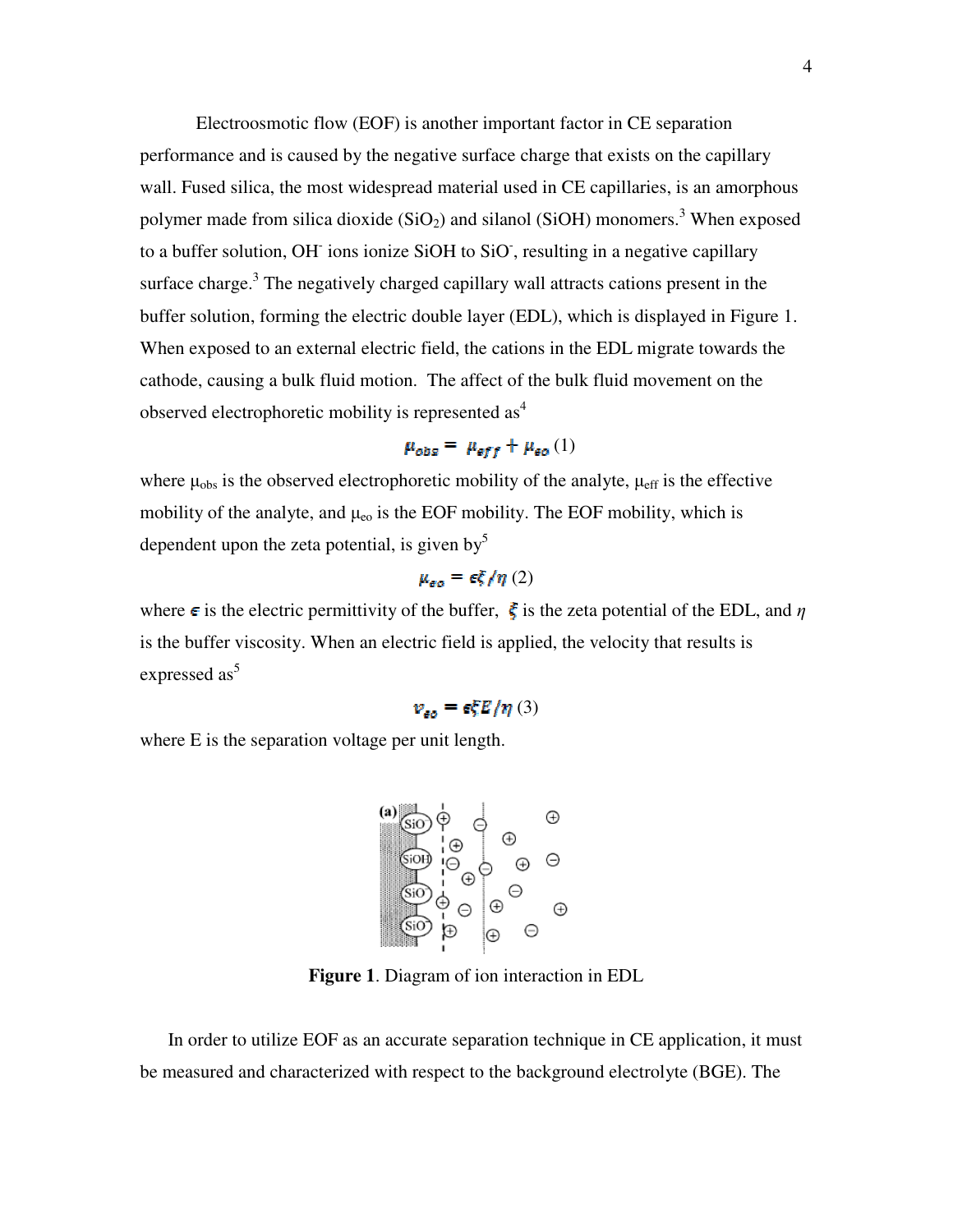distribution of cations near the capillary surface creates a potential profile in the radial direction which is described by the Poisson equation<sup>3</sup>

$$
\nabla^2 \Psi = -\rho^* / \varepsilon(4)
$$

where  $\Psi$  is the potential and  $\rho^*$  is the charge density. This expression can be expanded into the Poisson-Boltzmann equation, which is given by  $5$ 

$$
\frac{1}{(x+R)^n}\frac{d}{dx}\left((x+R)^n\frac{d\Psi}{dx}\right)=-\frac{e}{\epsilon}\sum_{k}z_k n_k^b exp\left(-\frac{\sigma z_k\Psi}{k_bT}\right)(5)
$$

where n is the geometry parameter  $(n=0$  for planar geometry and  $n=1$  for axisymmetric geometry), e is the elementary charge,  $k<sub>b</sub>$  is the Boltzmann constant,  $z<sub>k</sub>$  are the ion valence numbers, T is temperature, and  $n_k^b$  are the bulk solution ion densities. The boundary conditions for this second order differential equation are  $\Psi_{\text{f}x=\text{d}y} = \xi$  and  $<sup>5</sup>$ . The Debye-Hückel approximation, which can be applied to dilute buffer</sup> concentrations, assumes that the zeta potential is less than 25 mV. This condition reduces the zeta potential from the Poisson-Boltzmann equation to<sup>3</sup>

$$
\xi = \frac{\sigma \kappa^{-1}}{\varepsilon} \left( 6 \right)
$$

where  $\kappa^{-1}$  is the Debye length (EDL thickness) and  $\sigma$  is the surface charge density of the capillary wall. If the expression for the zeta potential in Eq. #6 is substituted into Eq. 2, the following expression results<sup>3</sup>

$$
\mu_{\sigma\sigma} = \frac{\sigma\kappa^{-1}}{\eta}(7)
$$

Zhou and Foley utilized a site-dissociation – site-binding model to characterize the effects of buffer parameters on surface charge density and Debye length. In this model, the surface concentration of SiO is governed by the equilibrium that exists between the negatively charged silonate groups, hydrogen ions, and cations in solution. This equilibrium is dictated by buffer pH, cation valence number, ionic strength, ionic activity, and the dissociation constant. When hydrogen ions and monovalent cations come into contact with the silonate groups, they form immobile complexes of neutral charge and as a result reduce the surface charge density. These chemical interactions are represented as<sup>3</sup>

$$
H^{+} + SiO^{-} \stackrel{R_H}{\leftrightarrow} SiOH(8)
$$
  

$$
M^{+} + SiO^{-} \stackrel{R_M}{\leftrightarrow} SiO^{-}M^{+}(9)
$$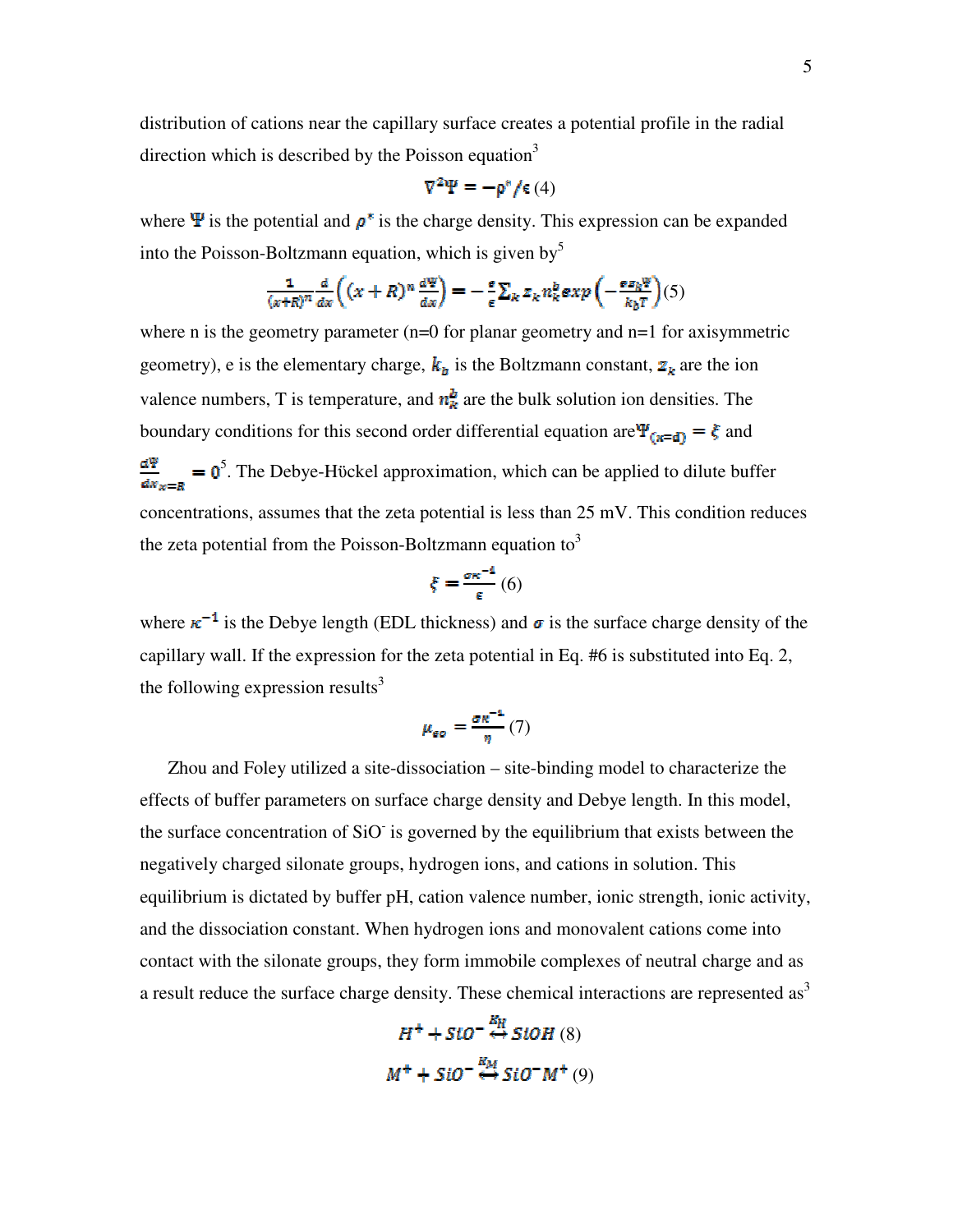where  $K_{H^+} = [SiOH]/a_{H^+}[SiO^-]$ ,  $K_{M^+} = [SiO^-M^+]/a_{M^+}[SiO^-]$ , and a is the activity of the individual species. Using these equilibrium constants, the surface charge density may be expressed as

$$
\sigma = \frac{FQ_{0,a}}{1 + K_M \alpha_M + K_{H^+} \alpha_{H^+}} (10)
$$

where F is Faraday's constant and  $Q_{0,\alpha}$  is the number of apparent silanol groups (SiOH,  $SiO^-$ ,  $SiO^-M^+$ ). A decrease in the number of hydrogen ions (increase in pH) results in a higher number of silonate groups. The resulting increase in surface charge density causes the EOF mobility to increase. Because silanol ions begin to dissolve into the buffer solution at pH values greater than 10, the charge density reaches a maximum value. Zhou tested this hypothesis by varying pH levels at a constant sodium ion concentration; these results are displayed in Figure 2a. Zhou also found that increasing the monovalent buffer concentration resulted in lower surface charge density, which can be seen in Figure 2b. Multivalent cations are capable of forming three-membered complexes and are more attracted to the capillary surface. Zhou found the EOF mobility of barium, a divalent ion, to be an order of magnitude lower than that of sodium; these results are displayed in Figure 3.



**Figure 2.** a) Monovalent buffer concentration effect on EOF mobility (Zhou and Foley)<sup>3</sup> b) pH dependence of surface charge density (Zhou and Foley)<sup>3</sup>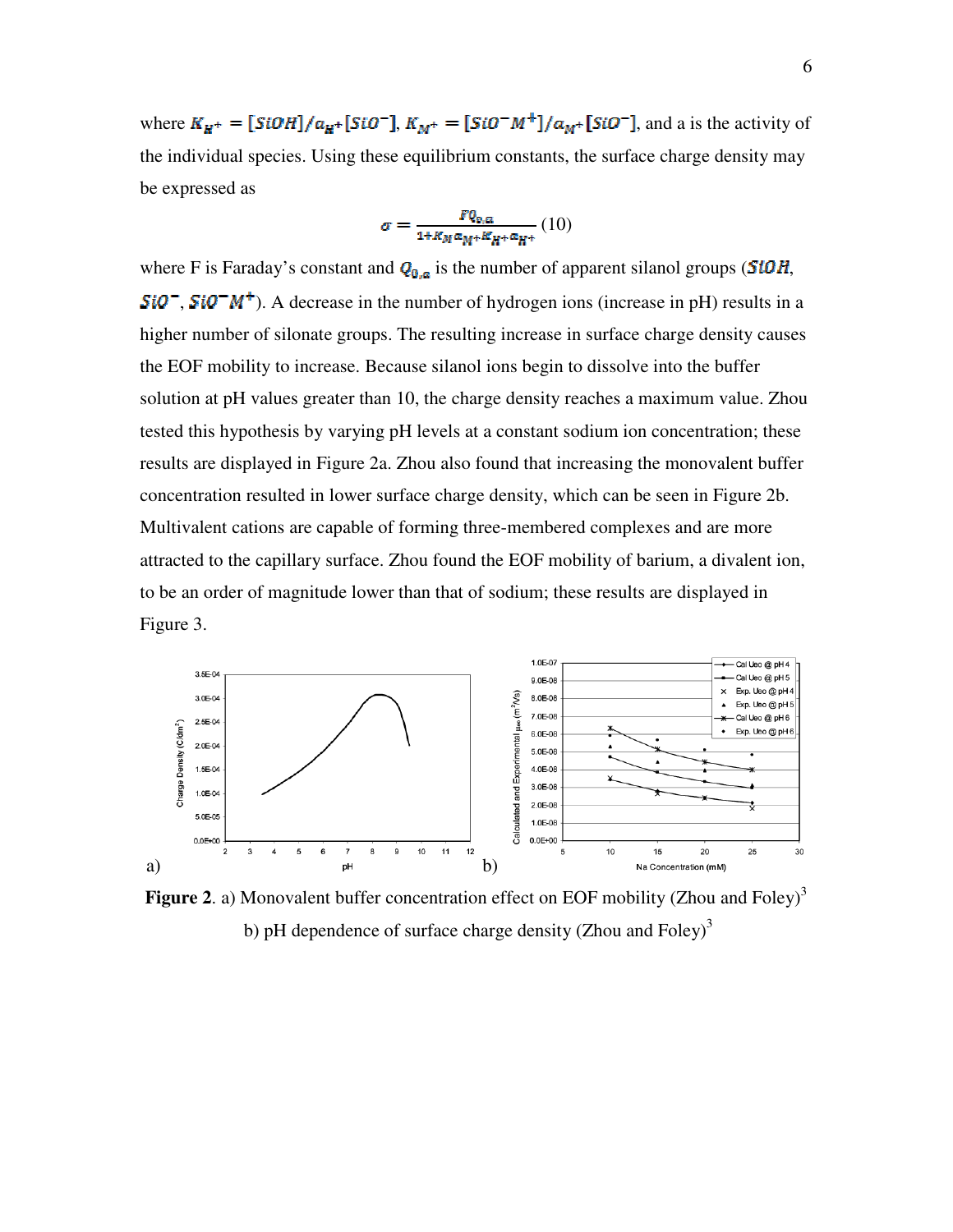

Figure 3. Divalent buffer concentration effect on EOF mobility (Zhou and Foley)<sup>3</sup>

 In order to measure EOF mobility, Zhou used the five-step neutral marker method developed by Williams and Vigh.<sup>4</sup> In the first step, a band of neutral marker is pressure injected and transferred by applying pressure. Next, a second neutral marker band is injected and transferred again by pressure. A voltage is then applied and the bands are allowed to migrate by EOF. In the last step, a third band is injected and moved by pressure to the UV detector. The retention time of the third band is used to calculate the pressure mobilization velocity  $by<sup>4</sup>$ 

$$
v_m = \frac{L_{eff}}{\frac{\mathfrak{r}_{mj}}{\mathfrak{r}_{mj} + \frac{\mathfrak{r}_{mj}}{2} - \mathfrak{r}_d}}(11)
$$

where  $L_{eff}$  is the effective length of the capillary,  $t_{N_{\rm st}}$  is the retention time of the third peak,  $t_{ini}$  is the pressure injection time, and  $t_d$  is the delay time between steps. The pressure mobilization velocity along with retention time of the first two bands is used to calculate the distance traveled by the second band during the electrophoresis step. This value is calculated by  $4$ 

$$
L_{\epsilon\sigma} = [(t_{N_{\rm x}} - t_{N_{\rm x}}) - (t_{N_{\rm x}} - t_{N_{\rm t}})]v_m(12)
$$

The resulting EOF mobility is then found using  $4$ 

$$
\mu_{\text{go}} = \frac{L_{\text{go}}L_{\text{f}}}{v_{\text{prog}}(t_{\text{migr}} - t_{\text{ramp-up}}/2 - t_{\text{ramp-down}}/2)}(13)
$$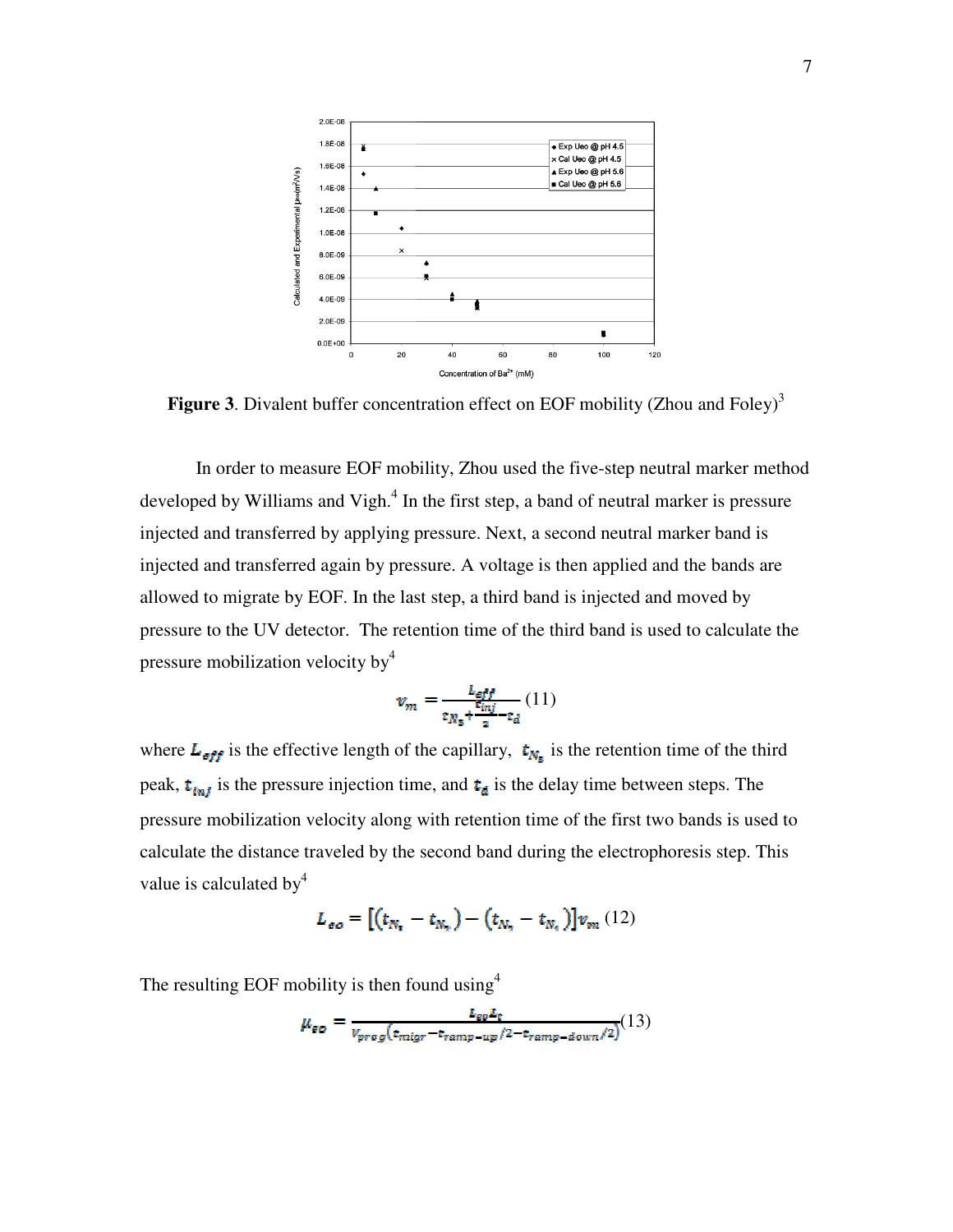Characterization and manipulation of electroosmotic flow can be used as a powerful tool in DNA CE separation, which is not size dependent in buffer solutions.<sup>6</sup> In free-solution capillary electrophoresis (FSCE), separation occurs due to the balance of the electrical and drag forces acting on the analyte molecule. The electrophoretic mobility of an analyte molecule is the ratio of the particle velocity to the electric field strength, which may be represented  $as^2$ 

$$
\mu = \frac{v_{ss}}{E} = \frac{q}{f} \qquad (14)
$$

where  $v_{ss}$  is the velocity of the analyte in the capillary, E is the applied electric field, q is the charge of the molecule, and f is the translational friction coefficient. For free-draining coil particles, such as DNA, the frictional coefficient is directly proportional to the number of base pairs.<sup>2</sup> Likewise, the charge of the DNA molecule is directly proportional to the number of base pairs.<sup>2</sup> Therefore, the electrophoretic mobility is not dependent upon the size of the DNA molecule and may be shown by<sup>2</sup>

$$
\mu = \frac{q}{f} \sim \frac{N}{N} = N^0 \quad (15)
$$

where N is the number of base pairs of the DNA molecule. End-labeled free solution electrophoresis (ELFSE) is the process by which a neutral molecule is attached to DNA, disrupting the constant charge to length ratio.<sup>7</sup> McCormick et. al. showed that manipulation of the EOF could increase the size range of DNA that could be resolved using ELFSE separation in CE applications. $^7$ 

# **Magnetophoresis**

Magnetophoresis is a process by which magnetic particles are separated by the application of an inhomogeneous magnetic field. Hemoglobin present in red blood cells  $(RBC)$  contains iron, which causes the RBC to possess magnetic properties.<sup>8</sup> When hemoglobin exists in a deoxygenated state, the bond between the heme group and the globin chain is ionic. $8$  The unpaired electrons in the deoxygenated hemoglobin cause the molecule to have a paramagnetic nature.<sup>8</sup> In oxygenated hemoglobin however, the bonds are more covalent.<sup>8</sup> Since there are not any unpaired electrons in the oxygenated hemoglobin, it is diamagnetic. $\delta$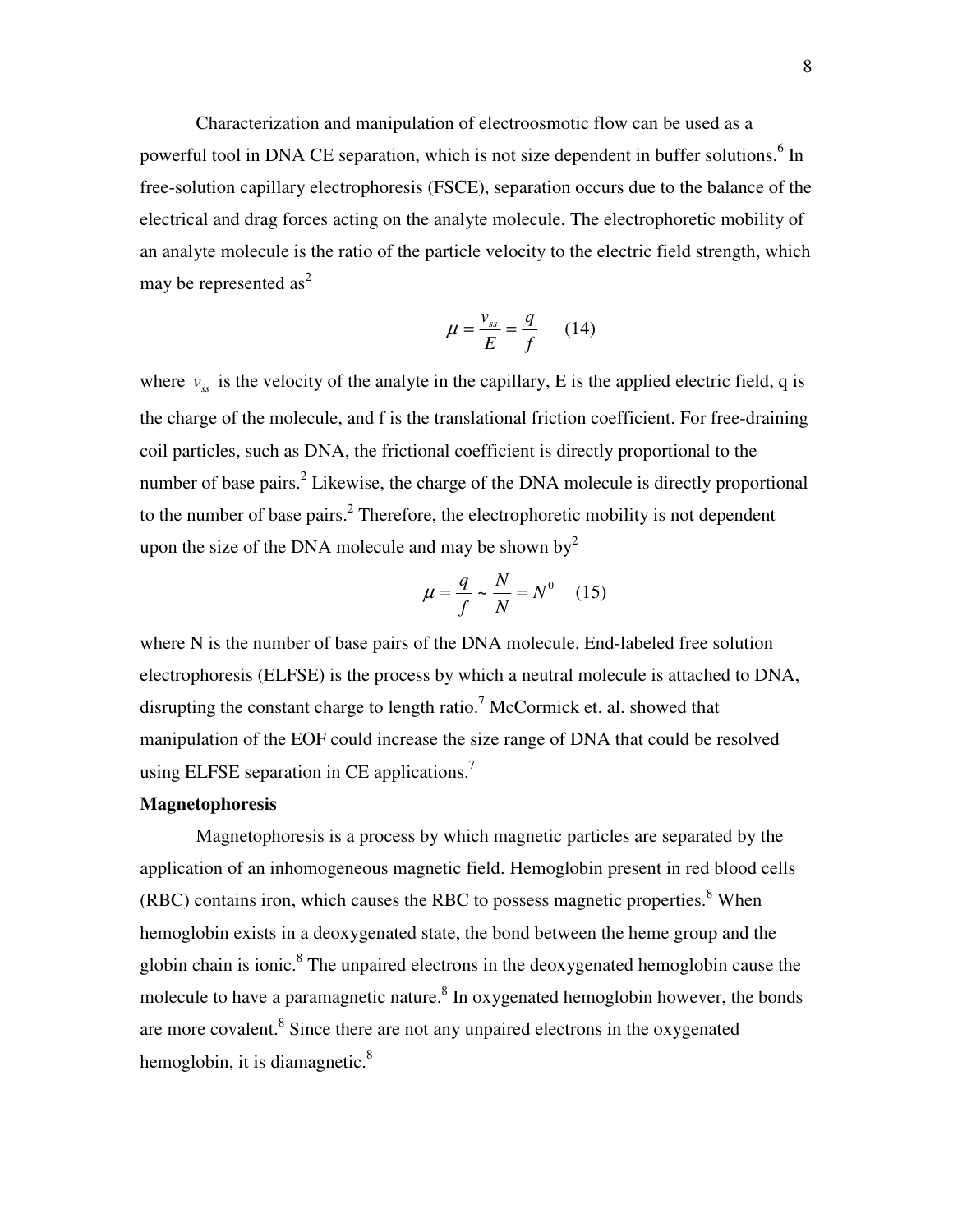The resultant force acting on magnetic particles in solution is the difference between the magnetic force acting on the particle and the electromagnetic buoyancy.<sup>9</sup> This net force acting on the particle is represented by

$$
F_m = F_p - F_f = \frac{V(\chi_p - \chi_f)}{\mu_0} \left( B \frac{dB}{dx} \right) \quad (16)
$$

where *V* is the spherical particle volume,  $\chi_p$  and  $\chi_f$  are the magnetic susceptibilities per unit volume of the particle and the medium,  $\mu_0$  is the vacuum magnetic permeability and  $dB/dx$  is the magnetic flux gradient.<sup>9</sup> The acceleration of the particle due to the magnetic force is counterbalanced against the drag force. $9$  This viscous force can be calculated using Stokes' Law, which is represented by

$$
F_V = 6\pi \eta r v \qquad (17)
$$

where  $\eta$  is the viscosity of the medium and r is the particle radius.<sup>9</sup>

Watarai et. al. found that polystyrene particles and red blood cells in a paramagnetic medium could be trapped in the capillary by the application of an inhomogeneous magnetic field in the direction of the flow.<sup>9</sup> The particles were able to be trapped when the magnetic force counterbalanced the viscous force.<sup>9</sup> This was achieved through manipulation of countercurrent flow by a syringe pump.<sup>9</sup> Balancing the forces from Eq. 16 and 17 allows for the calculation of the necessary flow needed for trapping and is represented by<sup>9</sup>

$$
v = \frac{2}{9} \frac{\left(\chi_p - \chi_f\right) r^2}{\mu_0 \eta} \left(B \frac{dB}{dx}\right) \quad (18)
$$

This project will observe the effects of EOF and medium choice on the trapping of polystyrene particles and red blood cells.

 Pamme et. al. designed a microfluidic chip that could magnetophoretically separate particles of varying magnetic susceptibility and size.<sup>10</sup> In this method, the separation was two-dimensional.<sup>10</sup> Figure 4 displays the design of the lithographed glass chip that was used. An inhomogeneous magnetic field was applied in the y-direction and caused the inlet magnetic particles to be deflected.<sup>10</sup> The amount of deflection depended upon the size and magnetic characteristics of the particles.<sup>10</sup> The deflected particles then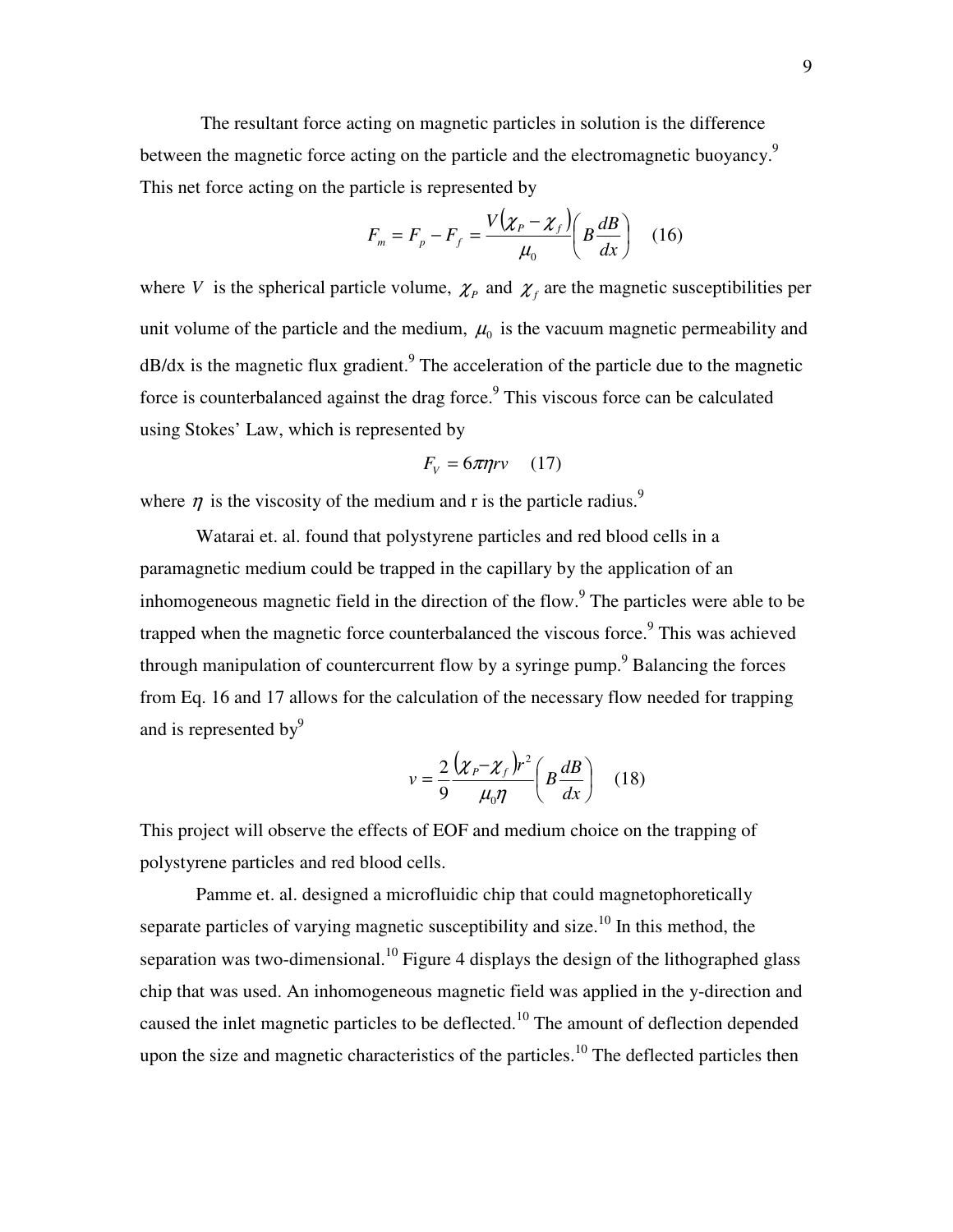exit the separation chamber through the outlet channels, causing separation of the particles.<sup>10</sup>



**Figure 4**. Diagram of the magnetophoretic separation chamber for the free-flow magnetophoretic chip<sup>10</sup>

# **Electromagnetophoresis**

 The application of a homogeneous magnetic field perpendicular to a current carrying medium causes the Lorentz force to act upon the medium and is the concept used in separation technique of electromagnetophoresis.<sup>11</sup> In electromagnetophoresis, the Lorentz force acting on the current carrying medium creates a pressure gradient in the fluid.<sup>11</sup> Watarai et. al. used this pressure gradient to manipulate the flow of polystyrene particles in the conductive medium. The net force acting on a particle in a medium is the sum of the electromagnetic buoyancy of the medium and the electromagnetic weight of the particle.<sup>11</sup> This force is given by

$$
F_{EMP} = F_{EMW} + F_{EMB} = 2BV \left( \frac{\sigma_p - \sigma_f}{2\sigma_f - \sigma_p} \right) \frac{i}{S} \qquad (19)
$$

where B is the density of the magnetic flux,  $\sigma_p$  and  $\sigma_f$  are the electrical conductivities of the particle and the fluid, S is the inner area section of the particle, and i is the current.<sup>11</sup> This force causes the particle to have a velocity component that is perpendicular to the medium flow.<sup>11</sup> This electrophoretic velocity of the particle in a medium can be expressed as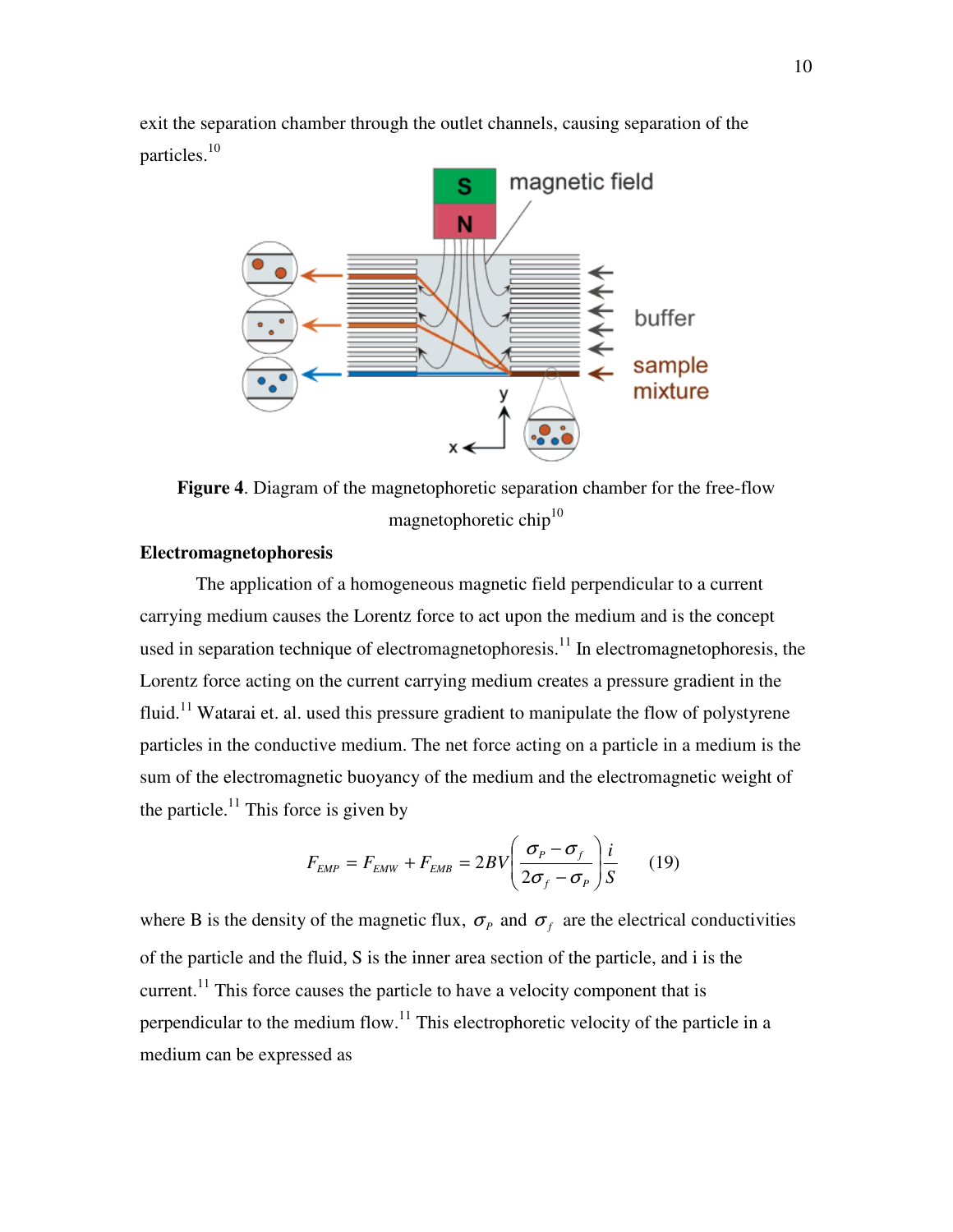$$
v_{EMP} = \frac{4}{9} \left( \frac{\sigma_p - \sigma_f}{2\sigma_f + \sigma_p} \right) \frac{iBr^2}{S\eta C_w} \qquad (20)
$$

where  $C_W$  is the viscous drag coefficient due to the wall surface.<sup>11</sup> Watarai et. al. manipulated the electrophoretic velocity by changing the direction of the current periodically.<sup>11</sup> This in turn caused the electrophoretic velocity of the particle to vary and move in a zigzag manner.<sup>11</sup> This effect is displayed in Figure 5. The Lorentz force acting on the particles caused them to absorb to the capillary wall.<sup>11</sup> The absorption force was dependent upon the particle diameter and thus allows size-based separation to occur.<sup>11</sup> This project will observe the effects on the electromagnetophoretic separation of polystyrene particles in both buffer solution and polymer medium.



**Figure 5**.(a) Flow pattern of a typical polystyrene pattern in Watarai et. Al. experiment<sup>8</sup> (b) Diagram of forces acting on the polystyrene particles<sup>8</sup>

# **MATERIALS & METHODS**

# **Potential Profile Modeling**

The Poisson-Boltzmann equation (Eq. 5) was programmed into MATLAB to predict the effects of ion bulk density, ion valence number, and temperature on EDL potential profile. A zeta potential of 250 mV was used as the boundary condition for the EDL. The potential and the potential gradient were assumed to be zero at the capillary centerline.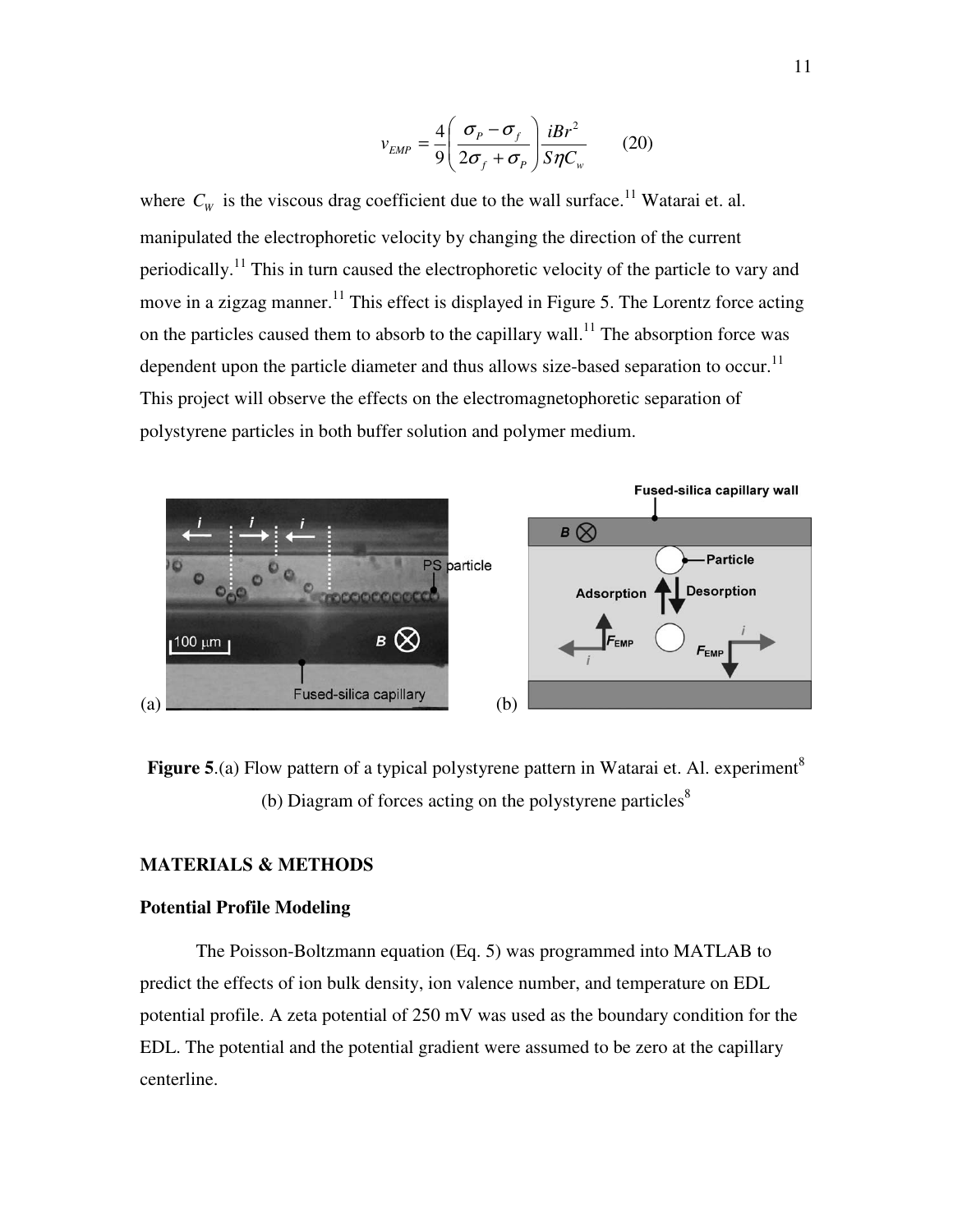# **EOF Measurement**

 A Beckman Coulter (Fullerton, California) P/ACE MDQ capillary electrophoresis system was used in the CE analysis of the EOF. Two methods were used in measuring the EOF: observation of polystyrene particle migration and the method developed by Williams and Vigh.<sup>4</sup> For polystyrene particle analysis, fluorescent polystyrene particles with a size distribution of  $2.5 - 4.5$  µm diameter and nominal diameter of 4.1 µm were purchased from Spherotech (Lake Forest, Illinois). For these experiments, the laser signal was emitted at 488 nm and detection occurred at 520 nm. KCl, purchased from VWR (West Chester, Pennsylvania), was used to make 10 mM, 100 mM, and 1 M KCl solutions with respective pH values of 5.83, 5.89, and 6.17. Before injecting the sample, the capillary was washed with de-ionized water at 30 psi for 5 minutes. The capillary was then rinsed with the KCl buffer at 30 psi for 10 minutes. The sample was injected at 0.5 psi for 15 seconds. A 15 kV electric field was used to migrate the particles over a period of 200 minutes.

For EOF analysis using the Williams and Vigh method<sup>4</sup>, 5  $\mu$ L benzyl alcohol, which was purchased from J. T. Baker (Phillipsburg, New Jersey), was added to 1.2 mL solutions of 10 mM KCl (pH = 5.83), 100 mM KCl (pH = 5.89), 1 M KCl (pH = 6.02), and 1 M KCl ( $pH = 9.63$ ). A pressure of 2.0 psi for 5 seconds was used to inject the neutral marker bands. Transfer times of 1 minute at 2.0 psi were used during band separation. A 15 KV potential with 10 second ramp time was applied across the capillary over a 5 minute migration time. The samples were then analyzed using UV detection at 214 nm.

#### **Magnetophoresis Apparatus Design**

In order to create a non-homogenous magnetic field,  $\frac{3}{4}$  x  $\frac{1}{2}$  x 1/8" grade N42, nickel plated Neodynamium block magnets were purchased from K&J Magnetics, Inc. (Jamison, Pennsylvania). The magnetic field was measured by gaussmeter model 907 purchased from Magnetic Instruments (Indianapolis, Indiana). The microfluidic chip used in the design contained a channel length of 85 mm and was purchased from Micralyne (Edmonton, Alberta, Canada).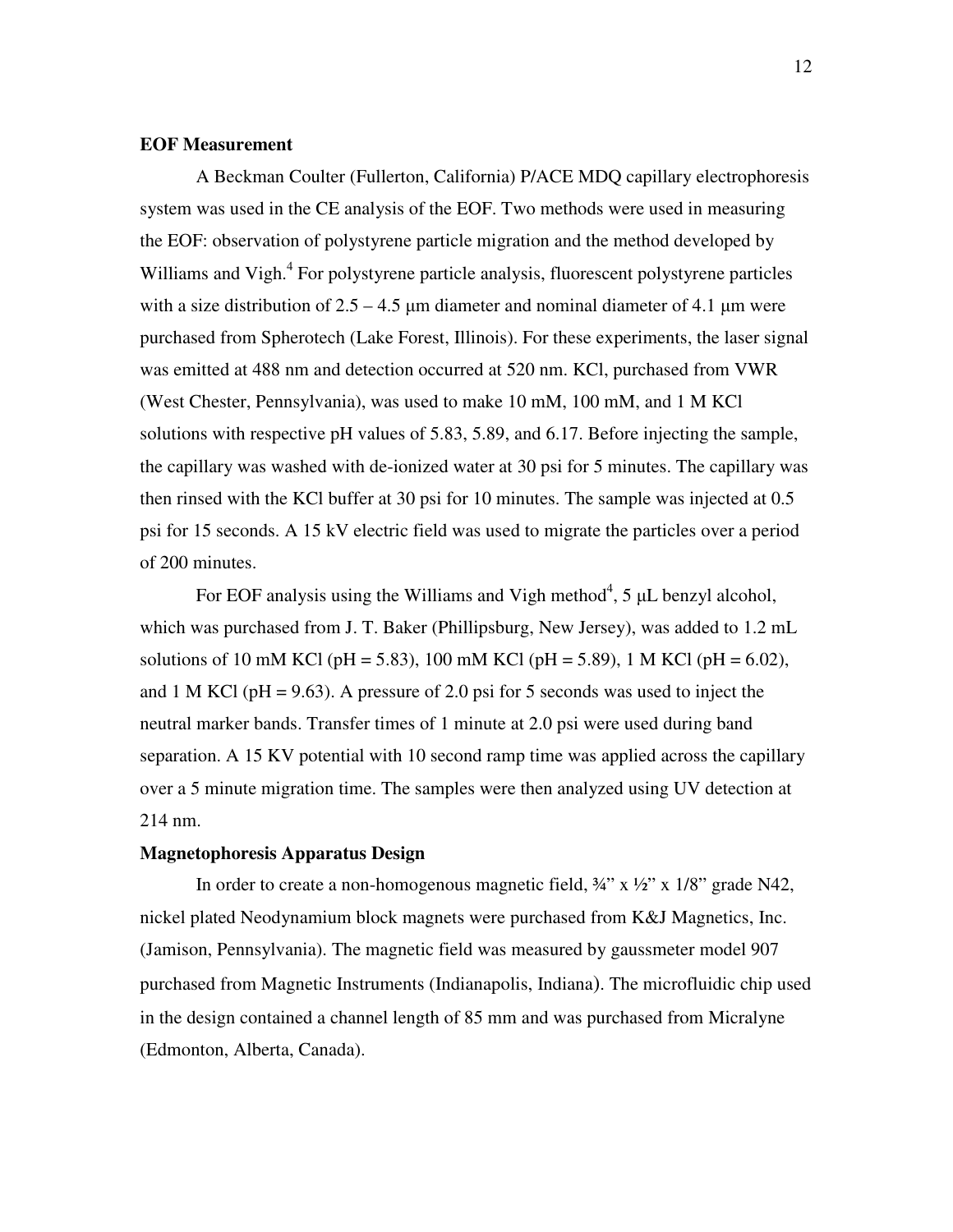# **RESULTS AND DISCUSSION**

## **Potential Profile Modeling**

The potential profiles for a 10 mM, 100 mM, and 1 M monovalent buffer solution are displayed in Figure 6. As the ionic density is increased, the thickness of the EDL decreases, resulting in a decrease in EOF. The higher buffer concentration increases the equilibrium number of SiM<sup>+</sup> complexes on the silica surface, which creates a steeper potential gradient profile. The effect of the ion valence number on the EDL thickness was observed for monovalent and divalent cations. These profiles are displayed in Figure 7 and show that increasing the ion valence number results in a decrease in EDL thickness. Since the divalent ions contain more charge, they feel a stronger attraction to the negatively charged surface, resulting in more  $SiM<sup>+</sup>$  complexes. Increasing the buffer temperature from  $25^{\circ}$ C to 100  $^{\circ}$ C resulted in a thicker EDL; this effect is shown in Figure 8.. The 100 $\degree$ C calculation was used to exaggerate the effect of temperature in EDL, and could not be applied in CE work because it would increase the likelihood of bubble formation. The temperature increase causes increased Brownian motion, resulting in a thicker EDL.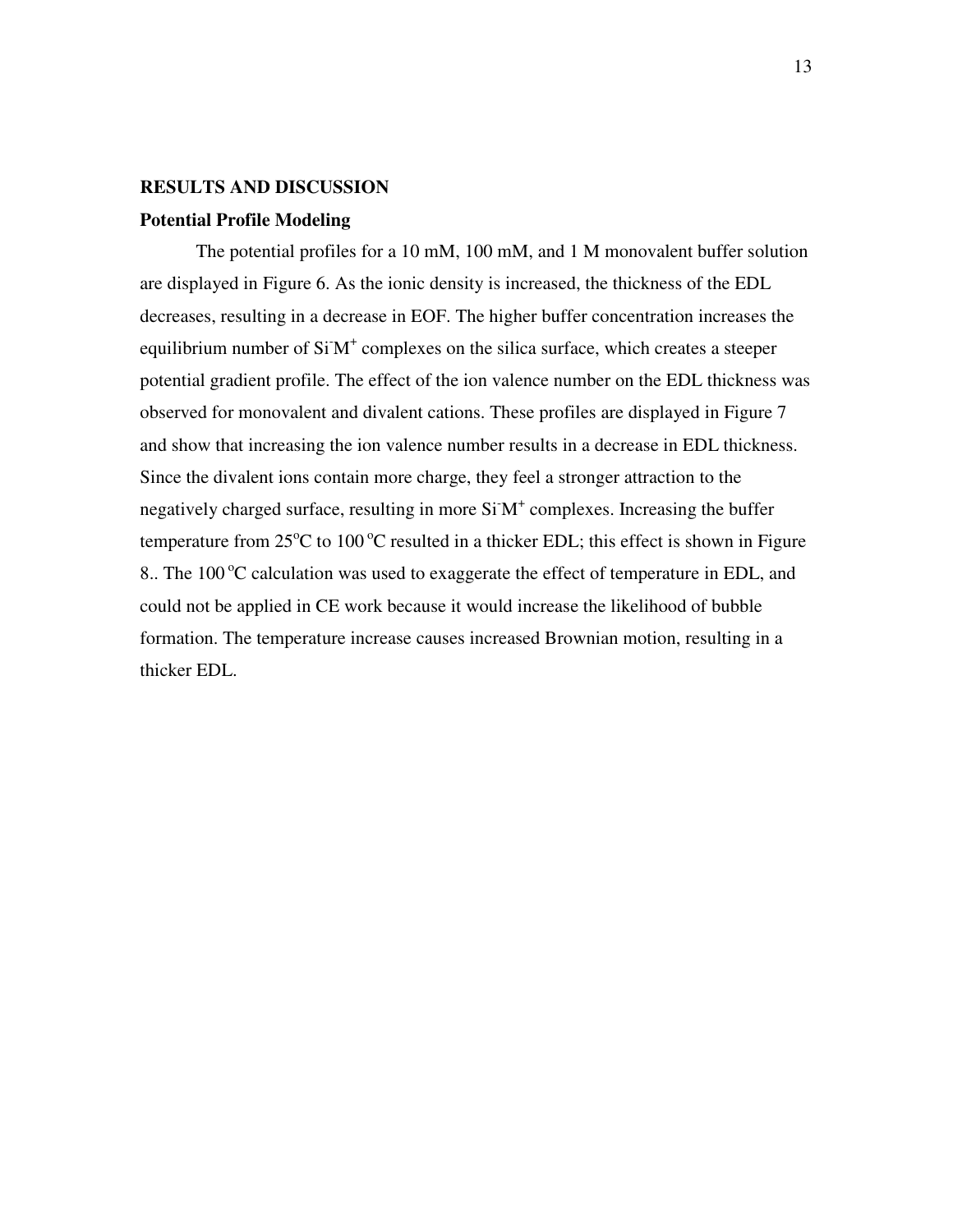

**Figure 6**. Bulk ion density effect on EDL potential profile for 10 mM (a), 100 mM (b), and 1 M (c) monovalent buffers



**Figure 7.** Ion valence number effect on EDL potential profile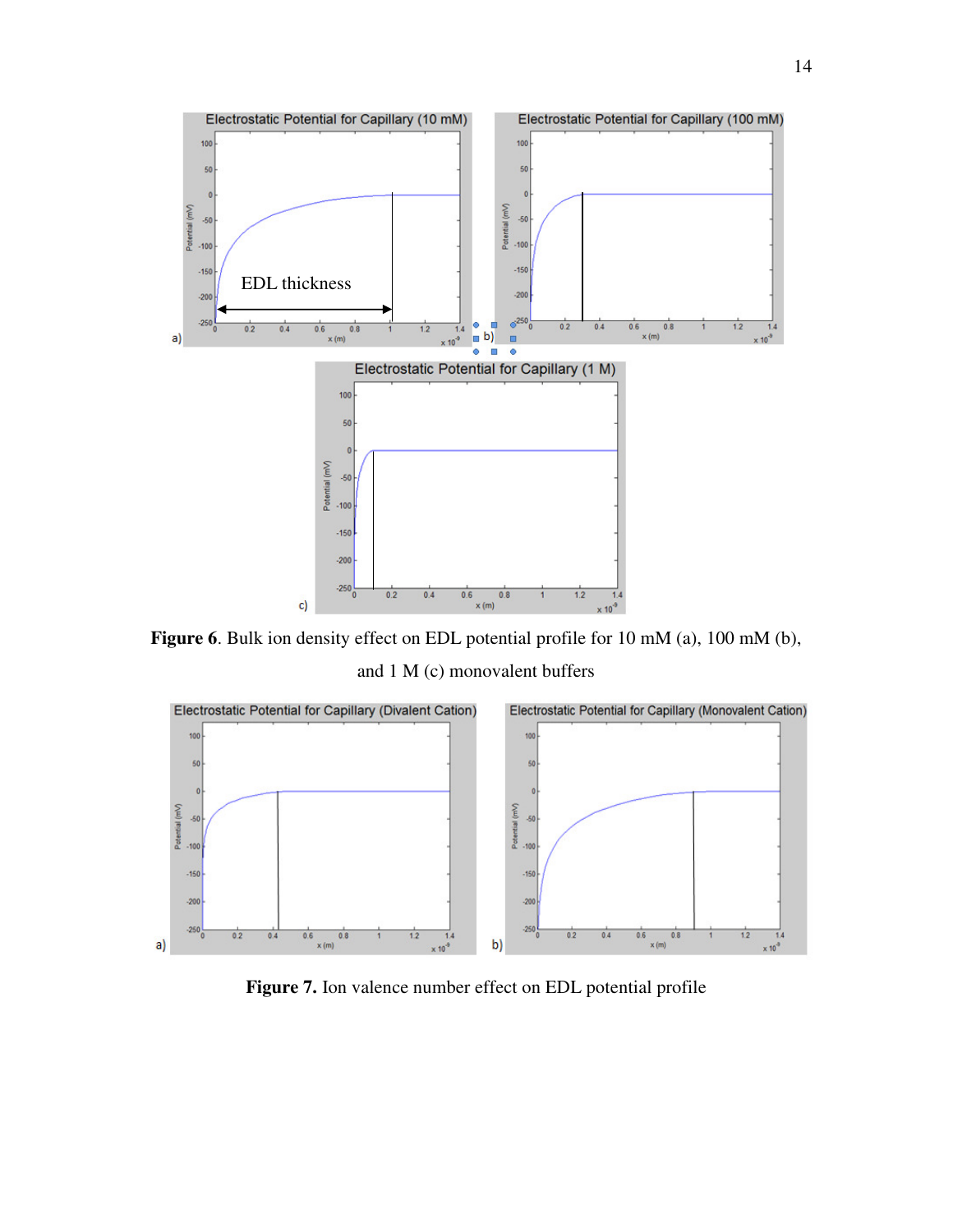

**Figure 8.** Temperature effect on EDL potential profile

# **EOF Detection**

 The timescale associated with the EOF particle migration was determined by performing capillary electrophoresis on the polystyrene particles. In order to determine the required time for particle migration by EOF, 200 minute runs were performed. The results from one of these runs are displayed in Figure 9. These results were then compared with runs performed using UV detection. One of the results from these runs is displayed in Figure 10. Runs using the fluorescent detector produced multiple narrow peaks, while the UV runs produced one broad peak. Multiple peaks in the fluorescent runs occurred because of the particle diameter distribution (2.5-4.5 µm). The results differ because of the manner of detection; fluorescent detectors only focus on a very narrow range of the capillary window, while UV detectors are see a much wider range.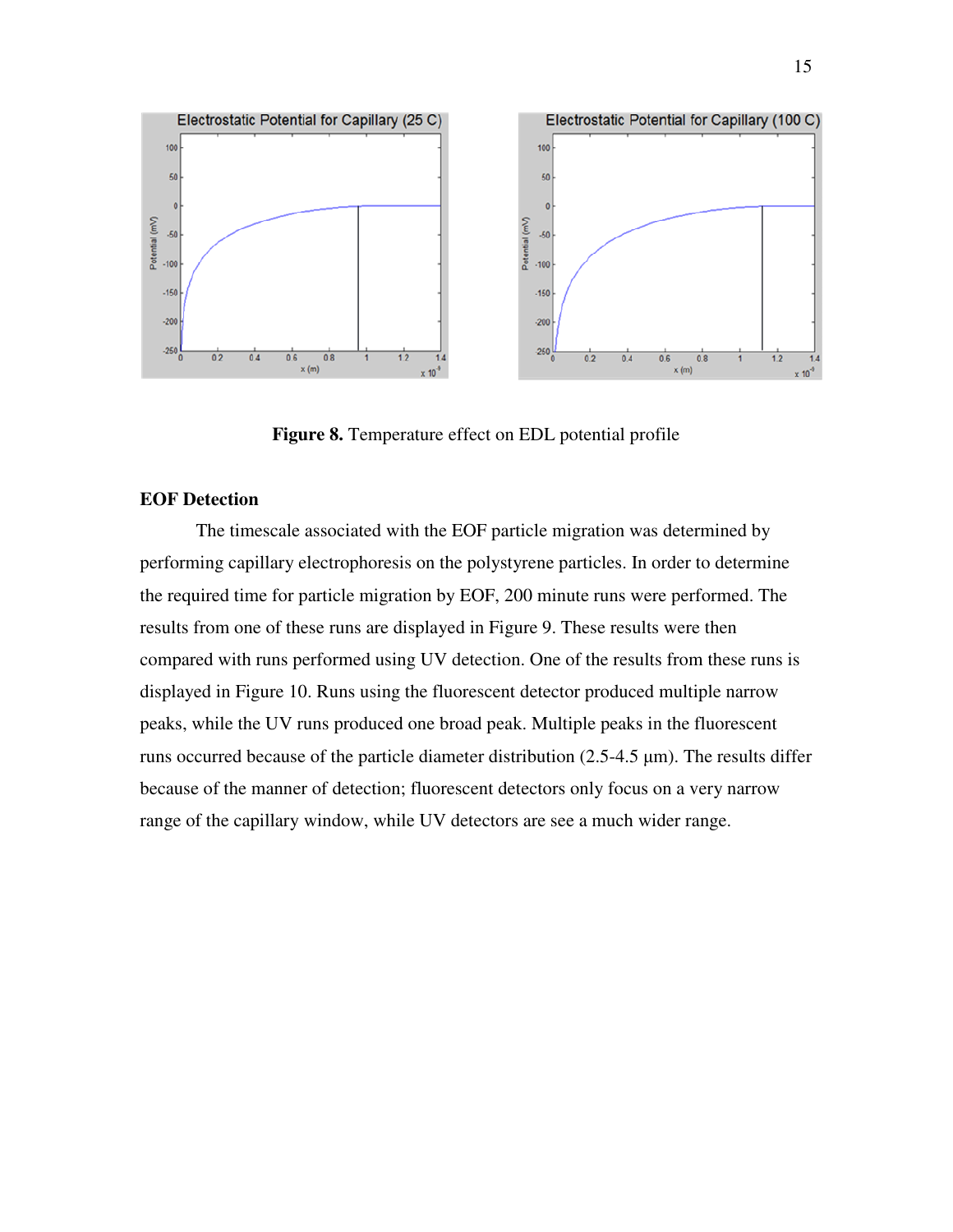

**Figure 9**. Observance of polystyrene migration using fluorescent detection



**Figure 10**. Observance of polystyrene migration using UV absorbance

 In order to calculate the EOF for 10 mM, 100 mM, and 1 M KCl solutions, the method developed by Williams and Vigh was employed.<sup>4</sup> Figure 11 displays an example of one the results obtained for a 10 mM run. The calculated electrophoretic mobilities are displayed in Table 1 and Figure 12. As buffer concentration was increased from 10 mM to 100 mM, there was an observed decrease in the EOF mobility, which is in accordance with results obtained by Zhou in Figure 2a. Further increase in buffer concentration to 1 M resulted in an increase in the electrophoretic mobility, which is inconsistent with Zhou's model. For the 1 M runs at 15kV, the current in the capillary exceeds that allowed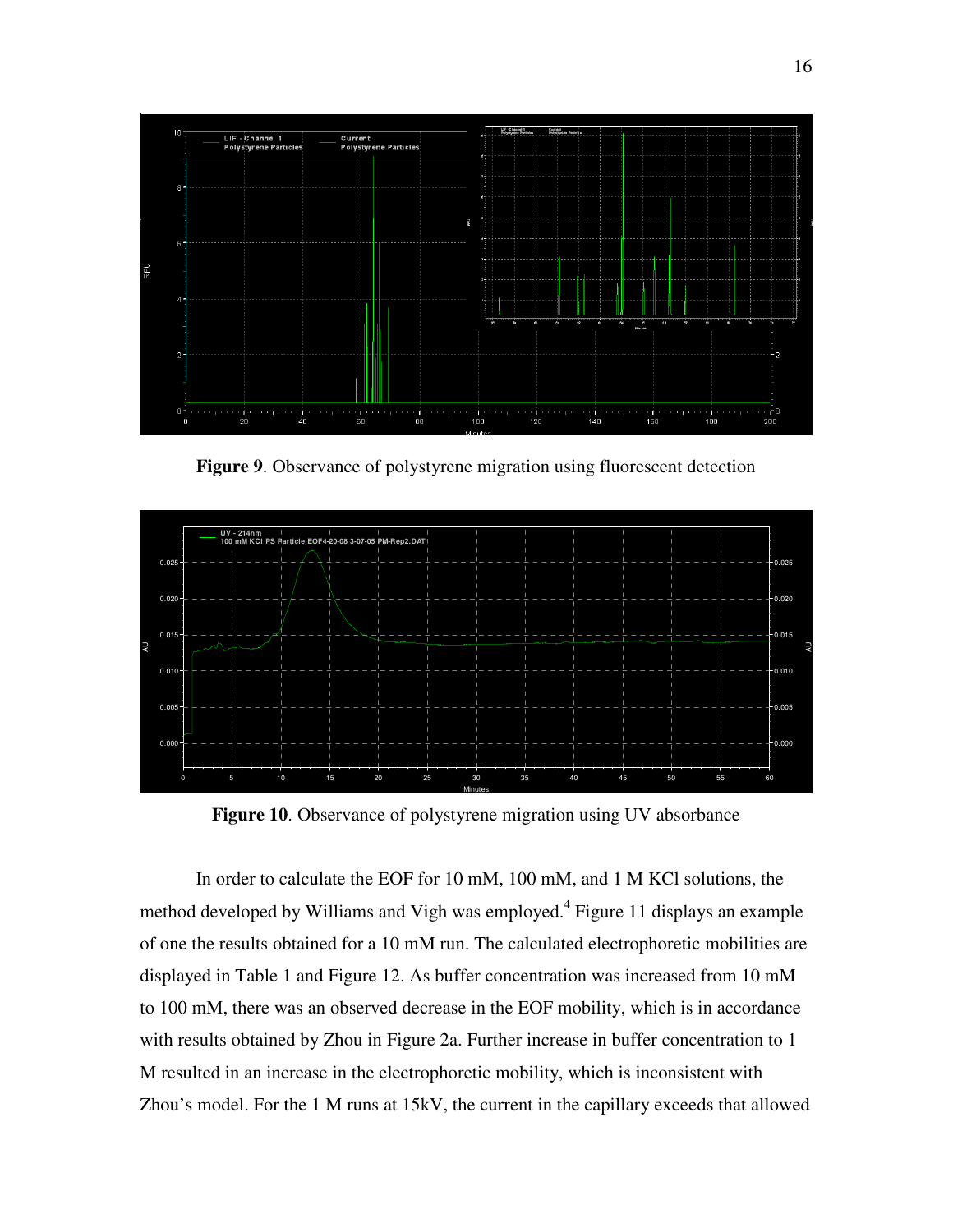by the Beckman Coulter CE machine. Therefore, runs were performed at constant current, rather than constant voltage, making these results not comparable.



**Figure 11**. EOF mobility measurement using benzyl alchol in 10 mM KCl

| Benzyl Alchol<br>Neutarl Marker | Run            | <b>Mobilization Velocity</b><br>(m/s) | $\mu_{\rm eo}$ (m <sup>2</sup> /V sec) | $v_{\rm eo}$ (m/s) | Average<br>Velocity (m/s) |
|---------------------------------|----------------|---------------------------------------|----------------------------------------|--------------------|---------------------------|
| 10 mM KCI                       | 1              | 2.56E-03                              | 7.86E-09                               | 8.25E-05           | 7.45333E-05               |
|                                 | $\overline{2}$ | 2.55E-03                              | 7.06E-09                               | 7.41E-05           |                           |
|                                 | 3              | 2.54E-03                              | 6.38E-09                               | 6.70E-05           |                           |
| 100 mM KCI                      | 1              | 2.60E-03                              | 7.02E-09                               | 7.37E-05           | 7.37E-05                  |
| 1 M KCI                         |                | 2.56E-03                              | 1.01E-08                               | 1.06E-04           |                           |
|                                 | $\overline{2}$ | 2.55E-03                              | 9.76E-09                               | 1.20E-04           | 1.10E-04                  |
|                                 | 3              | 2.52E-03                              | 1.00E-09                               | 1.05E-04           |                           |

**Table 1**. Calculated EOF mobility and EOF velocity values for experimental runs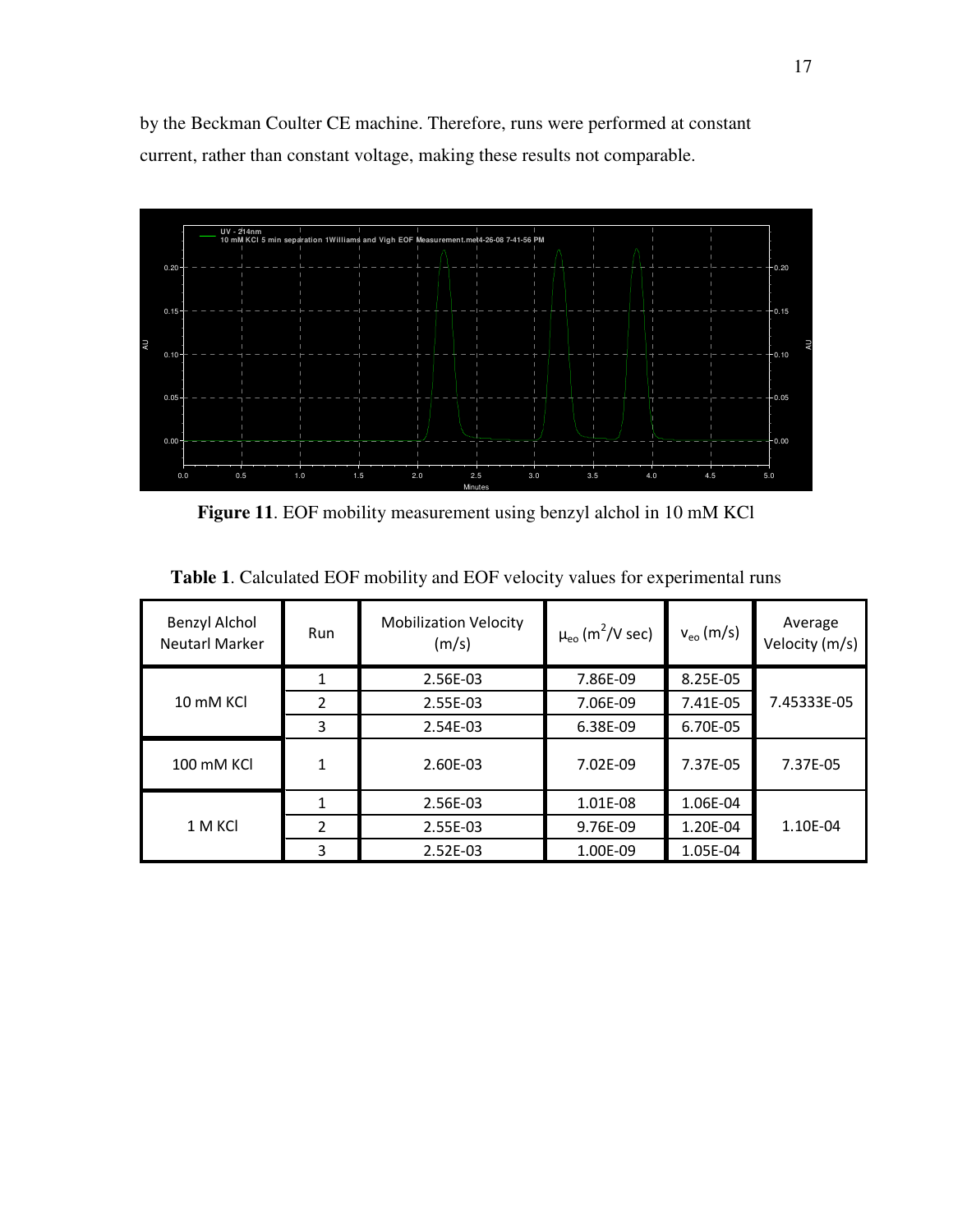# **EOF Mobility at Varying Buffer Concentrations**



**Figure 12.** Effect of buffer concentration on EOF mobility

# **Magnetic Field Measurement**

The magnetic fields produced by the Neodynamium magnets were measured using the gaussmeter. The magnetic and B dB/dx profiles for the 16 and 32 mm spacing are displayed in Figure 13. The magnetic profile is bell shaped as predicted by electromagnetic theory and is due to end effects of the rectangular magnets. The maximum B dB/dx value for the 16 mm spacing was an order of magnitude larger than the 32 mm spacing. Since the magnetic spacing determines the maximum magnetic force that can act on a particle, the chosen spacing must create a large enough magnetic force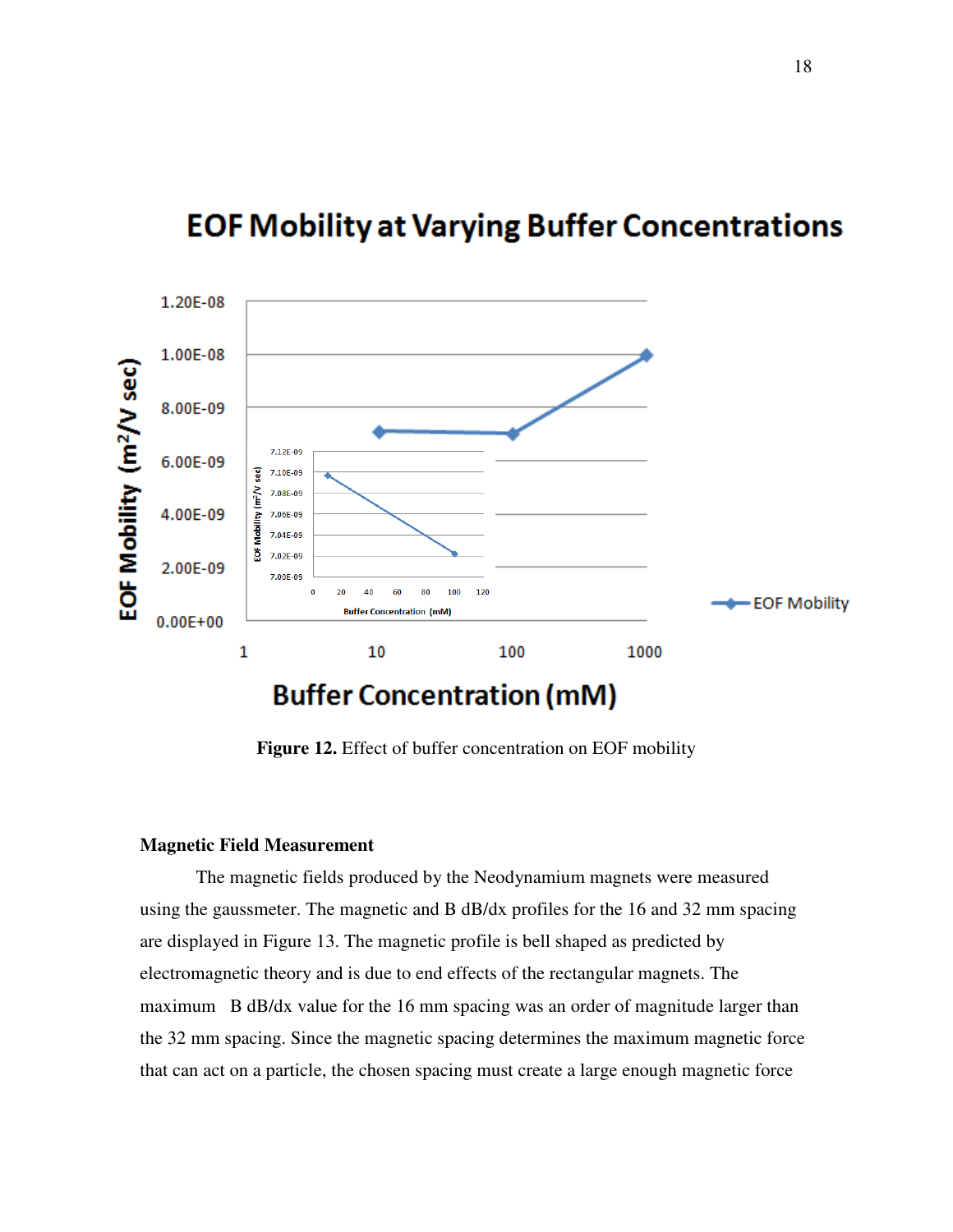to balance the opposing viscous force. These values were used to design the magnetic spacing for the magnetophoretic apparatus, which is displayed in Figure 14.



**Figure 13**. Magnetic measurements at 16 and 32 mm spacing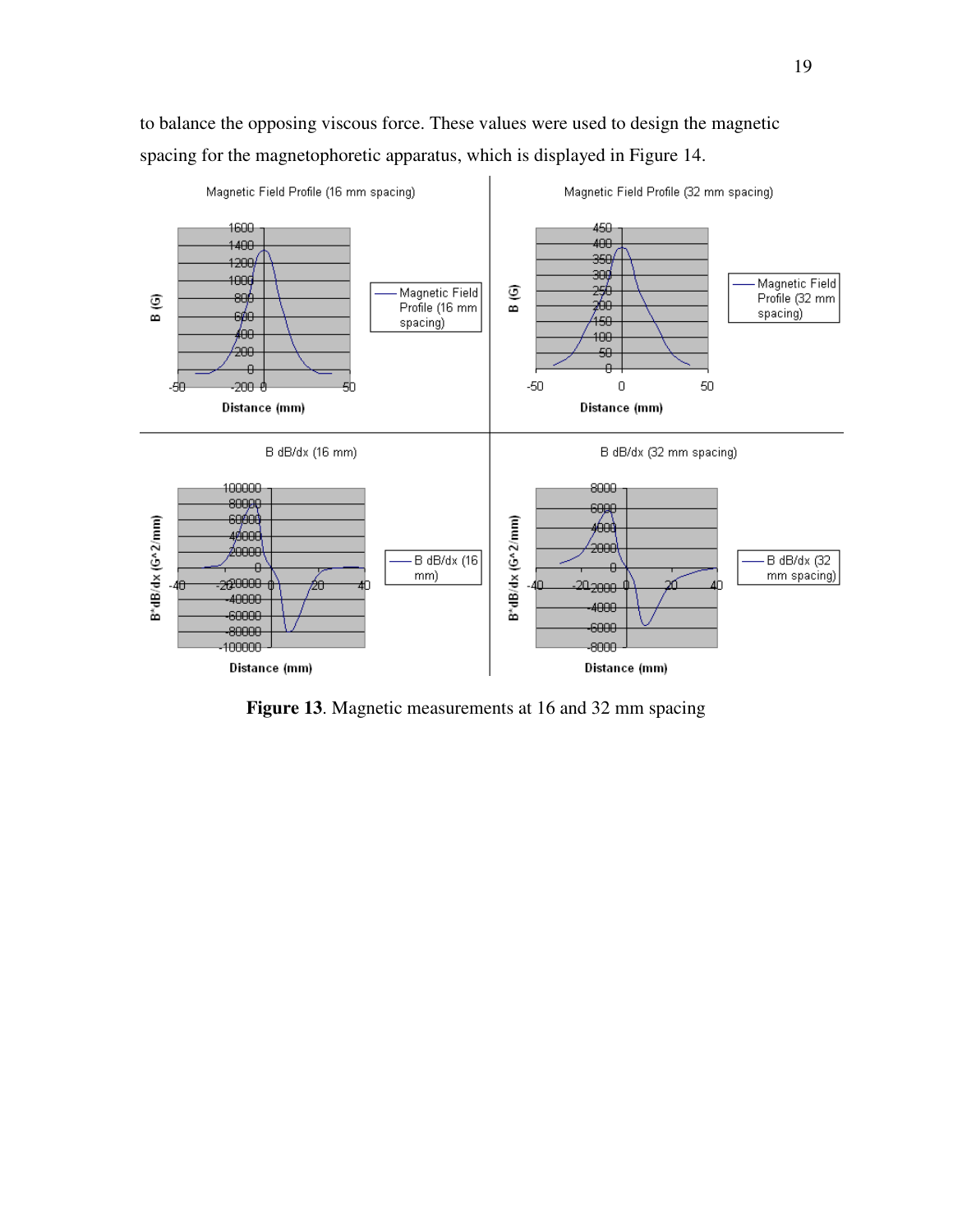

**Figure 14.** (a) Picture of designed magnetophoresis apparatus (b) Diagram of magnetophoretic trapping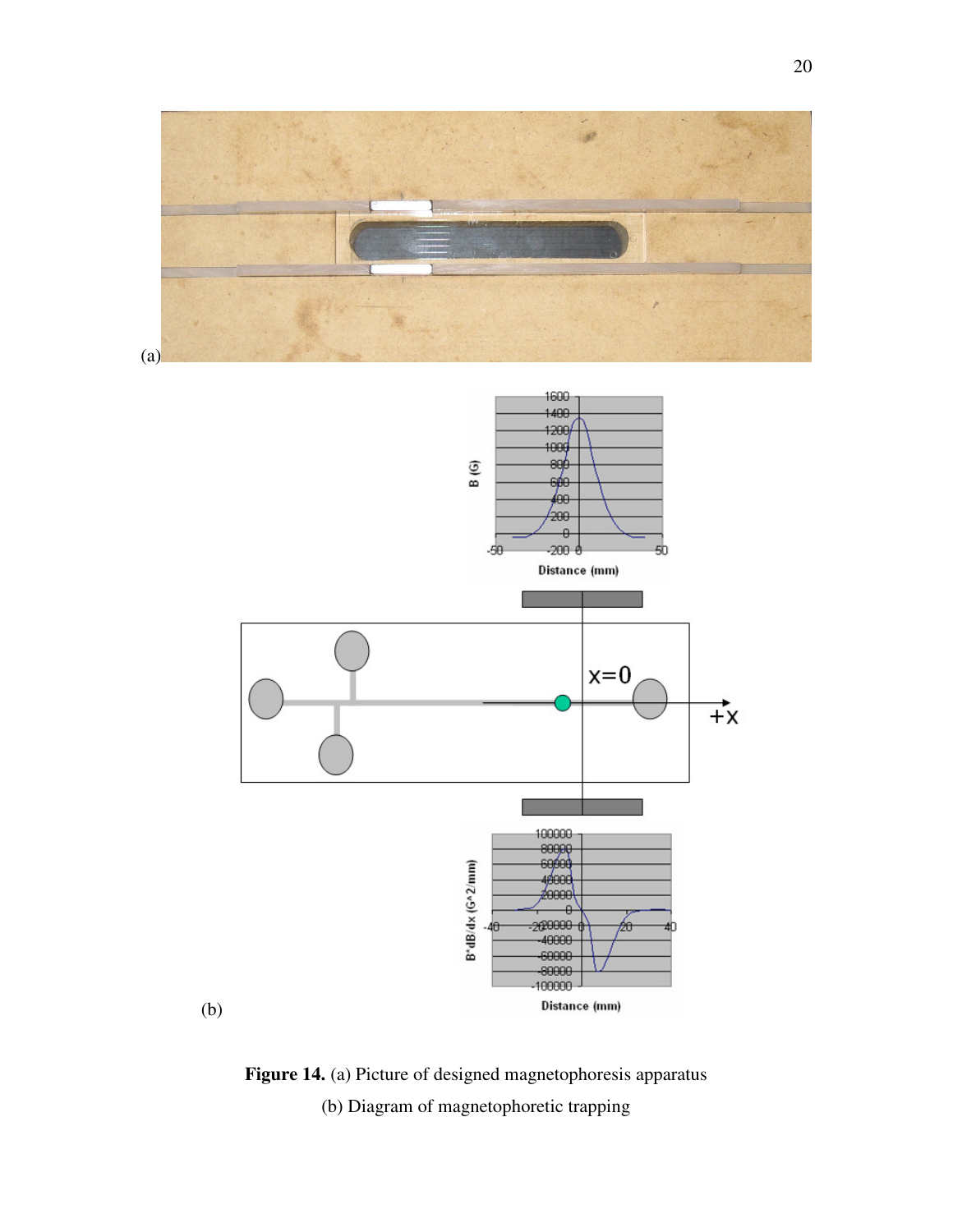# **CONCLUSIONS AND FUTURE WORK**

Experimental results for EOF measurement in 10 mM and 100 mM KCl runs were qualitatively in agreement with results obtained by Zhou. Since 1 M KCl runs were performed at constant voltage, the model employed by Zhou for predicting EOF behavior may not be applicable. Therefore, 1 M KCl EOF experiments should be performed at constant voltage. In order to determine the potential of applying EOF in magnetophoresis and electromagnetophoresis, EOF in a magnetic field should be measured and modeled. This modeling will have to consider the effects of the Lorentz force acting on the charged particles. Also, the effect of varying the current profile in electromagnetophoresis should be observed experimentally. If the current profile is imbalanced, there could be a resulting net EOF flow. Therefore, the use of a syringe pump, which increase leakage in microfluidic chips, would not be required. An example of a current profile that could be utilized is displayed in Figure 15.



**Figure 15.** (a) Current profile that could be applied in future research (b) Current profile applied to electromagnetophoresis device by Watarai et.  $al$ .<sup>11</sup>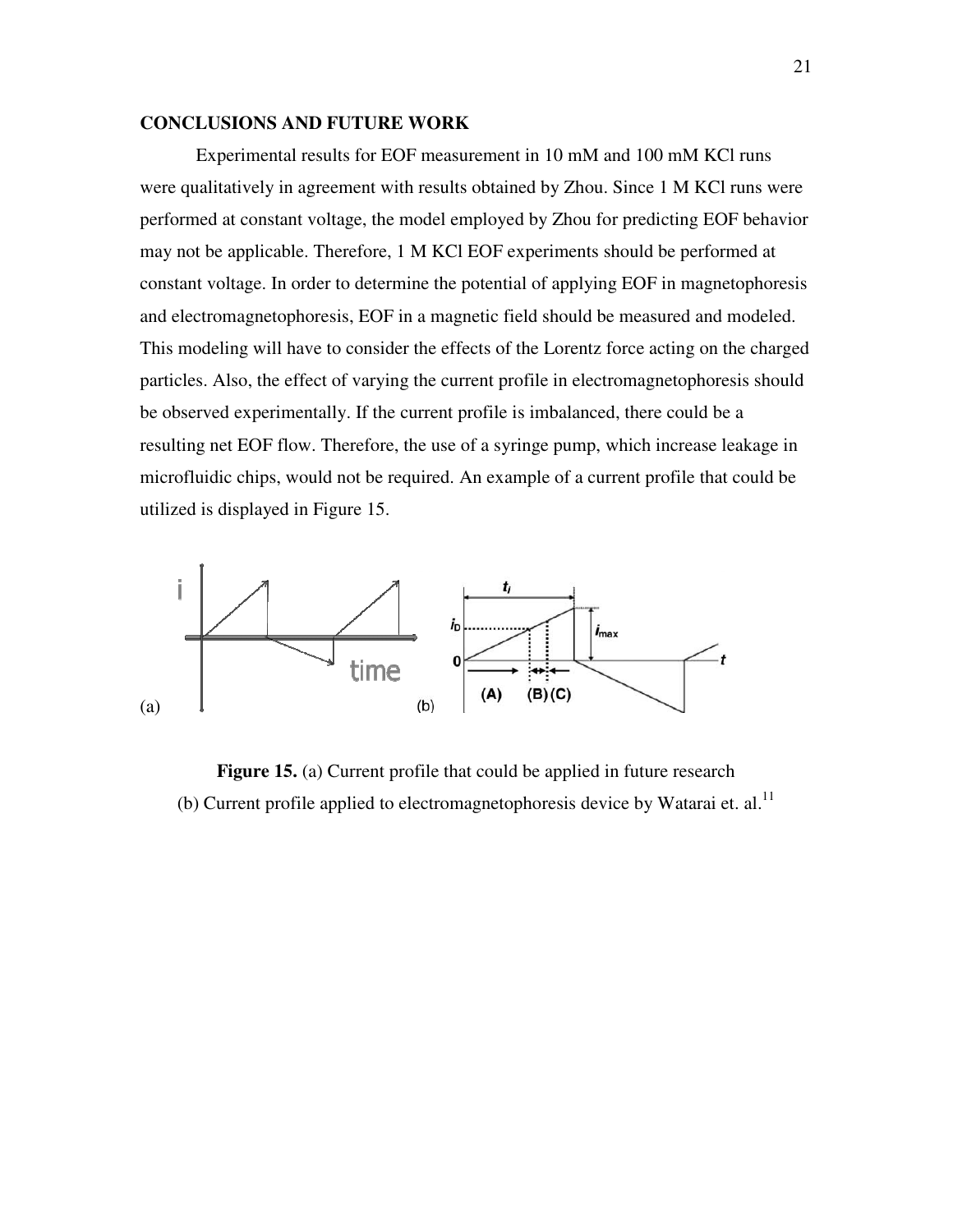# **References:**

- 1. Yager, P., Edwards, T., Fu, E., Helton, K., Nelson, K., Tam, M. R., Weigl, B. H., *Microfluidic diagnostic technologies for global public health.* Nature, 442 (27), July 2006, p. 412-418.
- 2. Grossman, P. D., Colburn, J. C., Capillary Electrophoresis Theory and Practice, Academic Press Inc., 1992, San Diego, California.
- 3. Zhou, M. X., Foley, J. P., *Quantitative Theory of Electroosmotic Flow in Fused-Silica Capillaries Using an Extended Site-Dissociation – Site Binding Model.* Anal. Chem. 2006, 78, 1849 – 1858
- 4. Williams, B. A., Vigh, G., *Fast, Accurate Mobility Determination Method for Capillary Electrophoresis*, Anal. Chem., 1996, 68, 1174 – 1180
- 5. Berli, C. L. A., Piaggio, M. V., Deiber, J. A., *Modeling the zeta potential of silica capillaries in relation to the background electrolyte composition*, Electrophoresis 2003, 24, 1587 - 1595
- 6. Razee, S., Tamura, A., Masujima, T., *The effect of a crossed magnetic field on capillary electrophoresis.* Chem. Pharm. Bull., 42 (11), p. 2376-2378.
- 7. McCormick, L. C., Slater, G. W., *A theoretical study of the possible use of electroosmotic flow to extend the read length of DNA sequencing by endlabeled free solution electrophoresis.* Electrophoresis 2006, 27, p. 1693-1701.
- 8. Zborowski, M., Osera, G.R., Moore, L. R., Milliron, S., Chalmers, J. J., Schechter, A. N., *Red Blood Cell Magnetophoresis*. Biophysical Journal, 84, April 2003, p. 2638-2645.
- 9. Watarai, H., Namba, M., *Capillary magnetophoresis of human blood cells and their magnetophoretic trapping in a flow system.* Journal of Chromatography A, 961 (2002), p. 3-8
- 10. Pamme, N., Manz, A., *On-chip free-flow Magnetophoresis: Continuous Flow Separation of Magnetic Particles and Agglomerates.* Anal. Chem. 2004, 76, p. 7250-7256.